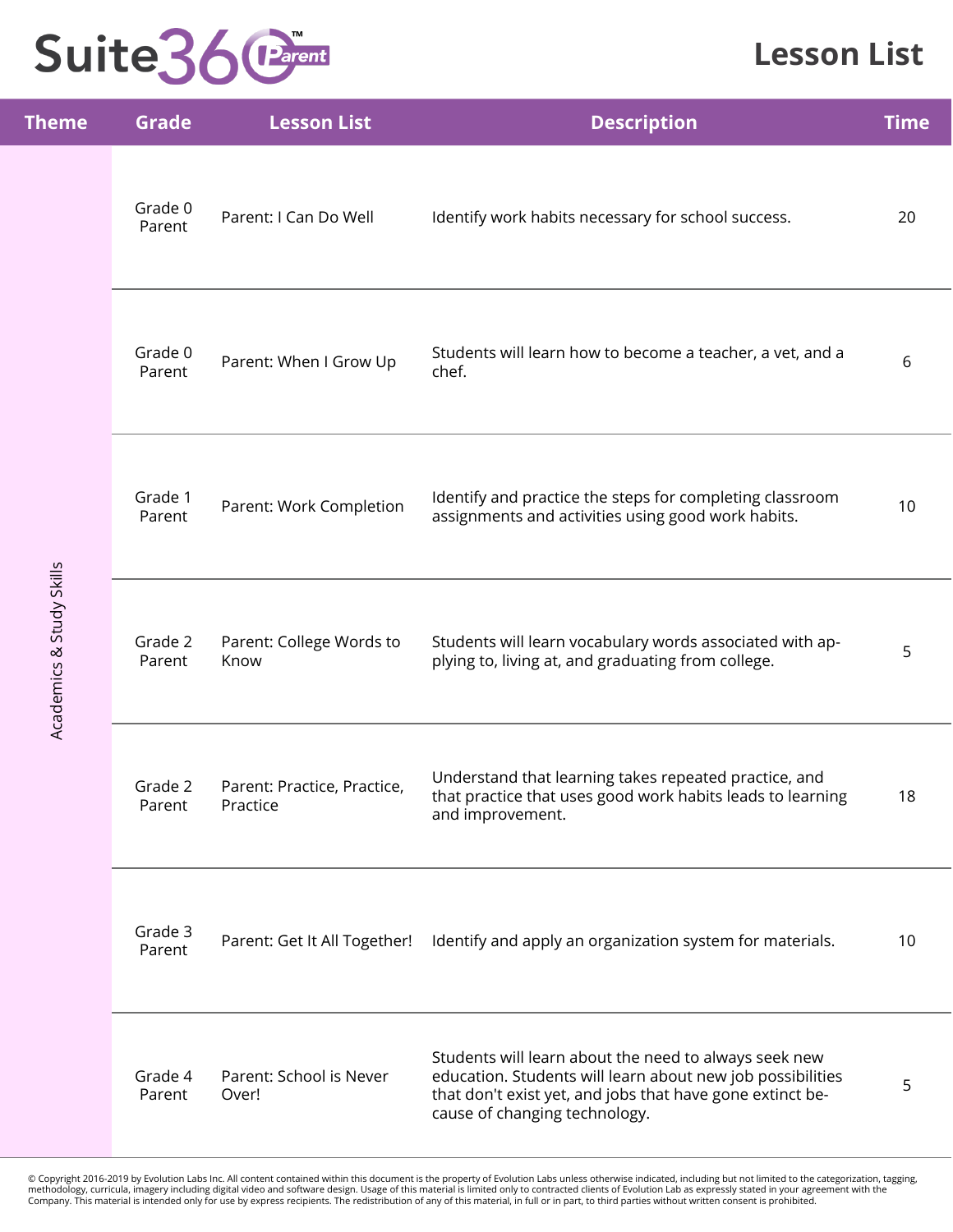#### **Lesson List**

| <b>Theme</b>             | <b>Grade</b>      | <b>Lesson List</b>                                                  | <b>Description</b>                                                                                                                                                                                                                                         | <b>Time</b> |
|--------------------------|-------------------|---------------------------------------------------------------------|------------------------------------------------------------------------------------------------------------------------------------------------------------------------------------------------------------------------------------------------------------|-------------|
|                          | Grade 5<br>Parent | Parent: Can I Do This<br>Later?                                     | Prioritize tasks and use strategies to accomplish tasks<br>within a specified time frame.                                                                                                                                                                  | 9           |
|                          | Grade 5<br>Parent | I Don't Have To?                                                    | Students will learn about all the benefits of higher educa-<br>Parent: Why Go to School If tion. Students will learn about different higher education<br>options, income level associated with amount of educa-<br>tion, and other non-financial benefits. | 5           |
|                          | Grade 6<br>Parent | Parent: How Much School<br>Do You Need for Your<br>Dream Career?    | Students will learn about different types of careers and<br>the training/school needed for each.                                                                                                                                                           | 5           |
| Academics & Study Skills | Grade 6<br>Parent | Parent: Study Skills                                                | Identify study skills strategies for class tests.                                                                                                                                                                                                          | 7           |
|                          | Grade 7<br>Parent | Parent: Mastering Long-<br>Term Projects                            | Learn how to break long term projects into manageable<br>chunks.                                                                                                                                                                                           |             |
|                          | Grade 7<br>Parent | Parent: What Are the<br>Important Steps to Getting<br>Into College? | Learn the important steps that lead to college.                                                                                                                                                                                                            | 5           |
|                          | Grade 7<br>Parent | Parent: What Is College?                                            | Students will learn what college is and how college is dif-<br>ferent from their current school.                                                                                                                                                           | 8           |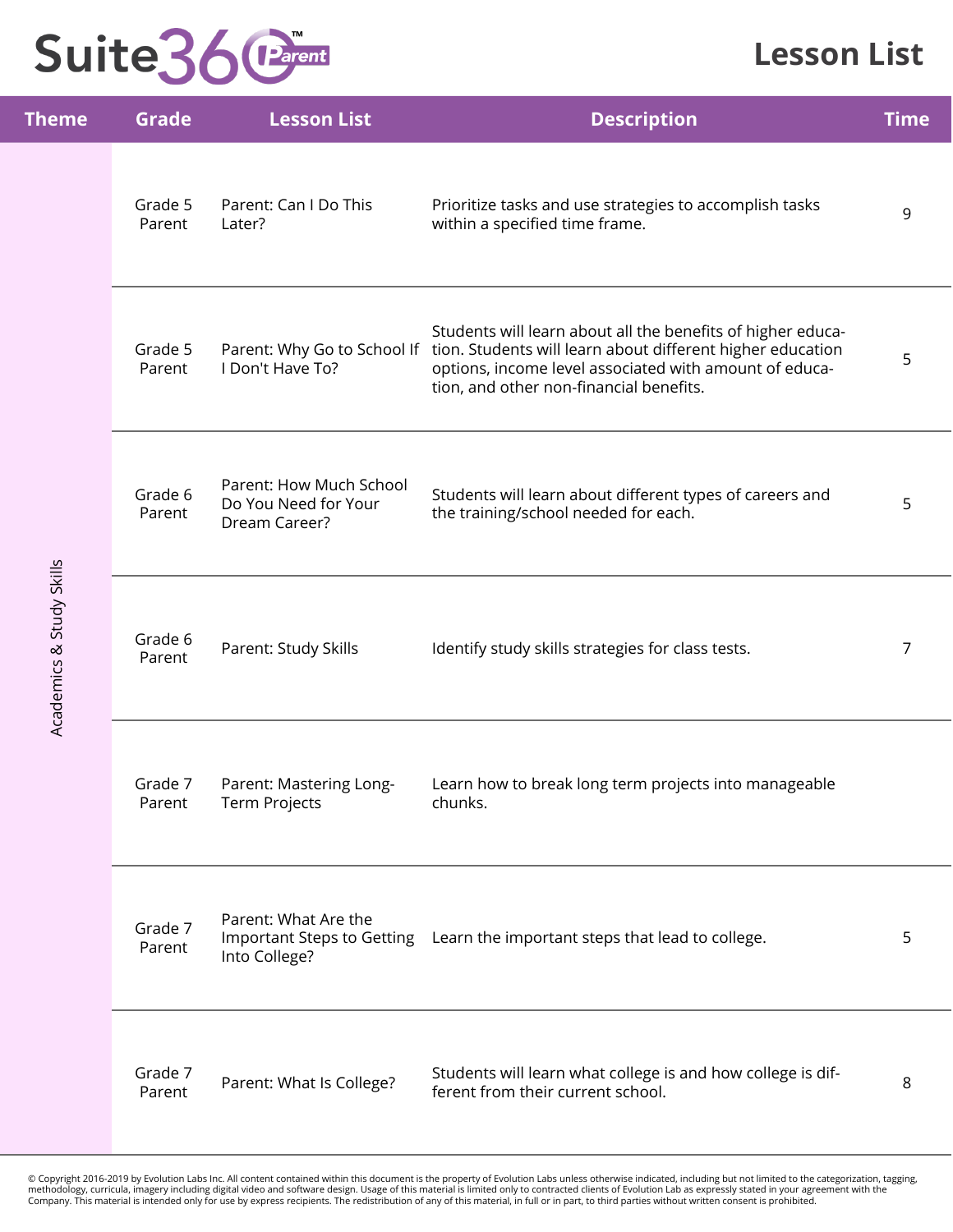### **Lesson List**

| <b>Theme</b>             | <b>Grade</b>       | <b>Lesson List</b>                                                                | <b>Description</b>                                                                                                                                    | <b>Time</b>    |
|--------------------------|--------------------|-----------------------------------------------------------------------------------|-------------------------------------------------------------------------------------------------------------------------------------------------------|----------------|
|                          | Grade 8<br>Parent  | Parent: Planning and Ask-<br>ing for Help                                         | Plan a schedule that prioritizes responsibilities. Ask for<br>help when needed to accomplish tasks.                                                   | 10             |
|                          | Grade 9<br>Parent  | Parent: Building Your<br>Systems: Taking Notes and<br><b>Organizing Materials</b> | Understand the benefits of note-taking and organization-<br>al systems with the purpose of being ready to learn and<br>work.                          | 5              |
| Academics & Study Skills | Grade 9<br>Parent  | Parent: Making Plans:<br>Freshman Year and Be-<br>yond                            | Students will be able to explain the importance of a tran-<br>script and what is on it, and describe what should appear<br>on a high school resume.   | 3              |
|                          | Grade 9<br>Parent  | Parent: The Four Year Plan<br>to Your Future                                      | Students will learn what they should do each year of high<br>school to prepare for college.                                                           | 5              |
|                          | Grade 9<br>Parent  | Parent: Tips to Maximize<br>Your Student's Success In<br>Class                    | Understand the importance of soft skills for future job<br>success and learning in the classroom.                                                     | 7              |
|                          | Grade 10<br>Parent | Parent: The Importance of<br>Challenging Your Student                             | Meeting challenges with a "growth mindset" means<br>thinking your student can learn anything with persistence,<br>strategy use, and help from others. | $\overline{7}$ |
|                          | Grade 10<br>Parent | Parent: What Are the<br><b>Important Steps to Getting</b><br>Into College         | Students will learn the important steps they have to take<br>to get into college                                                                      | 9              |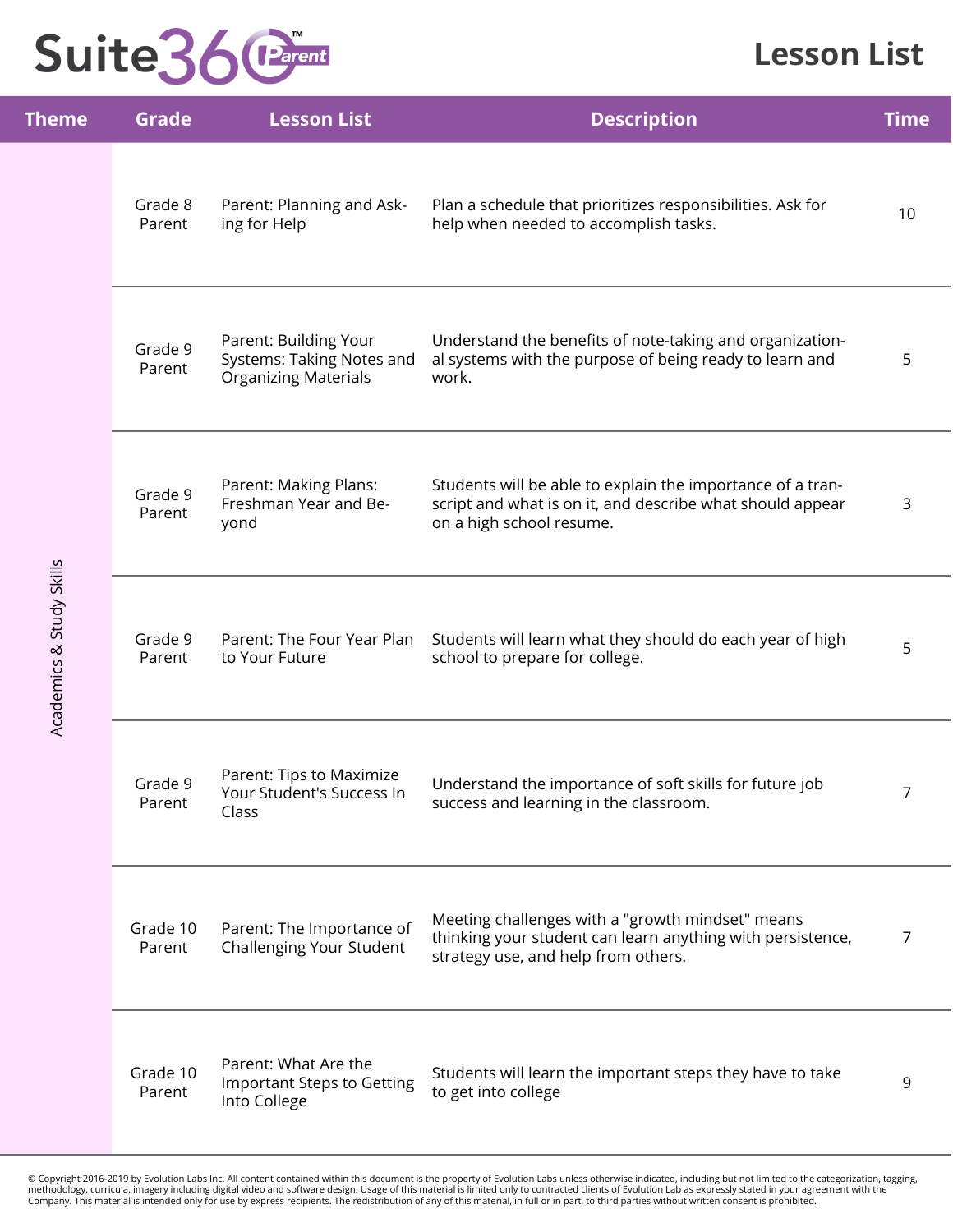#### **Lesson List**

| <b>Theme</b>             | <b>Grade</b>       | <b>Lesson List</b>                                                   | <b>Description</b>                                                                                                                                                                                                                                                                                                                                                                  | <b>Time</b> |
|--------------------------|--------------------|----------------------------------------------------------------------|-------------------------------------------------------------------------------------------------------------------------------------------------------------------------------------------------------------------------------------------------------------------------------------------------------------------------------------------------------------------------------------|-------------|
|                          | Grade 11<br>Parent | Parent: Pace Your Student:<br>Mindful Test Preparation               | Whether it's an ACT, SAT, or a licensure test, high-stakes<br>tests are important - but they can be stressful.                                                                                                                                                                                                                                                                      | 7           |
| Academics & Study Skills | Grade 11<br>Parent | Parent: The Junior Year<br><b>College Application Check-</b><br>list | Students will learn how to identify what steps they should<br>take during their junior year as part of the college applica-<br>tion process.                                                                                                                                                                                                                                        |             |
|                          | Grade 12<br>Parent | Parent: Mission Possible:<br>Never Stop Learning                     | Learning continues throughout life, and you find areas you<br>are passionate about where you will continue learning.<br>Ways you continue to learn in adulthood include reading,<br>watching instructional videos, taking classes, going back<br>to school, asking for help, developing a network of col-<br>leagues, reading about topics you are interested in, and<br>traveling. | 5           |
|                          | Grade 12<br>Parent | Parent: The Senior Year<br><b>College Application Check-</b><br>list | Students will describe the steps they should take during<br>their senior year as they apply to colleges and begin re-<br>ceiving decision letters.                                                                                                                                                                                                                                  |             |
|                          | Grade 6<br>Parent  | Parent: Good Sportsman-<br>ship                                      | Learn the five key aspects of good sportsmanship. There<br>can be big and little acts of sportsmanship.                                                                                                                                                                                                                                                                             | 8           |
| <b>Athletics</b>         | Grade 7<br>Parent  | Parent: Team Spirit and<br>Cooperation                               | Learn what a team is, how teams help individuals become<br>even better, things that hurt teams, and how to cooperate<br>with teammates.                                                                                                                                                                                                                                             | 5           |
|                          | Grade 8<br>Parent  | Parent: Sore Winners and<br>Losers                                   | Learn how to take winning and losing in stride                                                                                                                                                                                                                                                                                                                                      | 10          |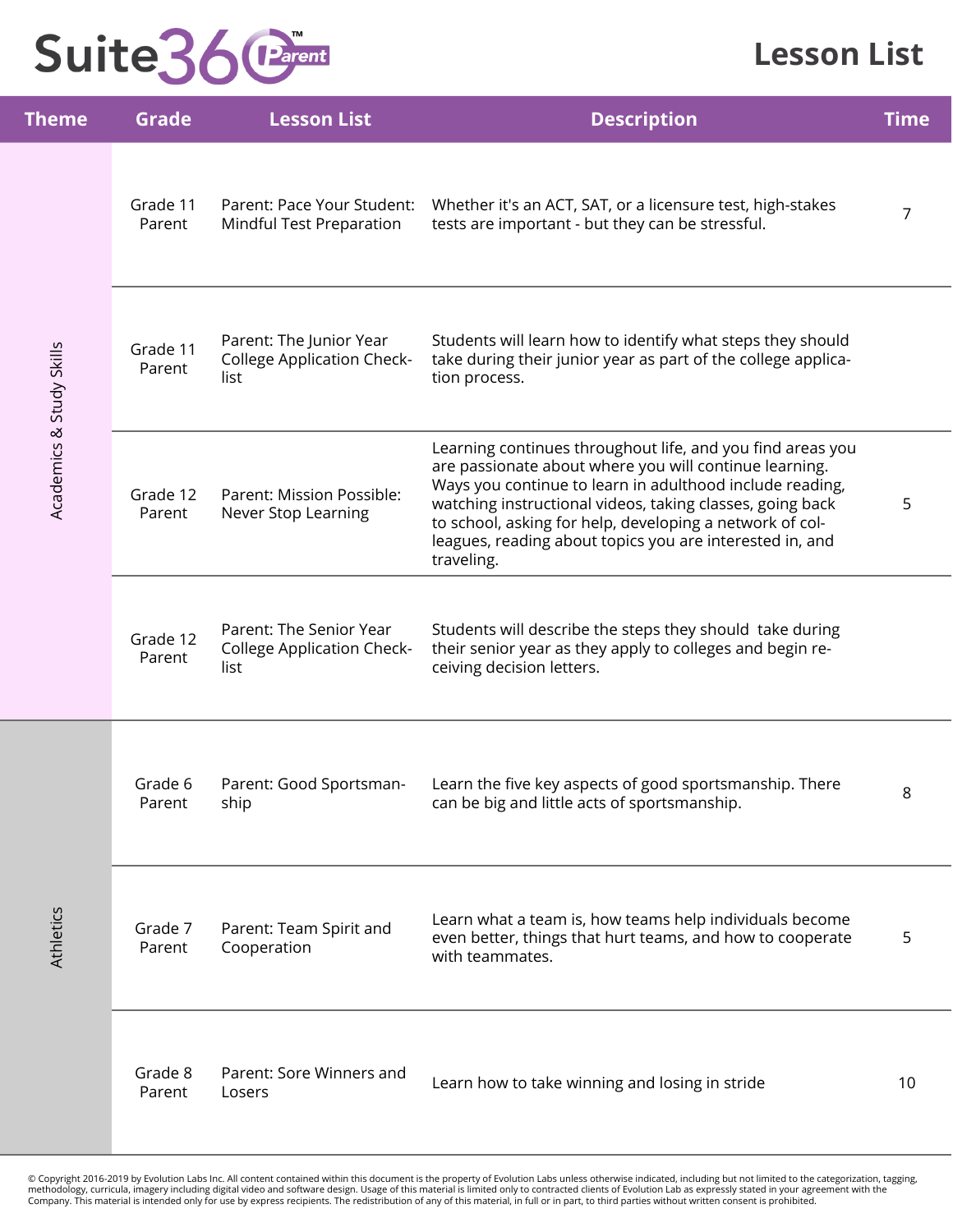#### **Lesson List**

| <b>Theme</b>        | <b>Grade</b>       | <b>Lesson List</b>                                     | <b>Description</b>                                                                                                                                                                                                        | <b>Time</b> |
|---------------------|--------------------|--------------------------------------------------------|---------------------------------------------------------------------------------------------------------------------------------------------------------------------------------------------------------------------------|-------------|
|                     | Grade 9<br>Parent  | Parent: Are You Going to<br>Play in College?           | Students will be able to understand that the process of<br>recruitment for college athletics begins in their Freshman<br>year.                                                                                            | 10          |
| <b>Athletics</b>    | Grade 10<br>Parent | Parent: Athletic Recruit-<br>ment                      | Students will register at the NCAA Eligibiltiy Center in<br>preparation for College Athletic Recruitment and begin<br>planning out their steps in the recruitment process includ-<br>ing compiling highlight video clips. | 5           |
|                     | Grade 11<br>Parent | Parent: Walking, Talking,<br>and Playing Like a Leader | Students will recognize the importance of leadership in all<br>areas of life, but especially in the arena of recruitment for<br>athletic scholarships.                                                                    | 5           |
|                     | Grade 12<br>Parent | Parent: Considering Col-<br>leges for Student Athletes | Students will explore the most common criteria used in<br>deciding which college or university to attend and use<br>those criteria to make their own choices when choosing a<br>college.                                  | 5           |
| Behavior Management | Grade 0<br>Parent  | Parent: The Cool Down                                  | Students will identify the cool down steps for managing<br>strong emotions.                                                                                                                                               | 8           |
|                     | Grade 0<br>Parent  | Parent: Using I-messages                               | Students will use I-messages to express themselves.                                                                                                                                                                       | 7           |
|                     | Grade 0<br>Parent  | Parent: Why Rules?                                     | Explain why rules are important.                                                                                                                                                                                          | 22          |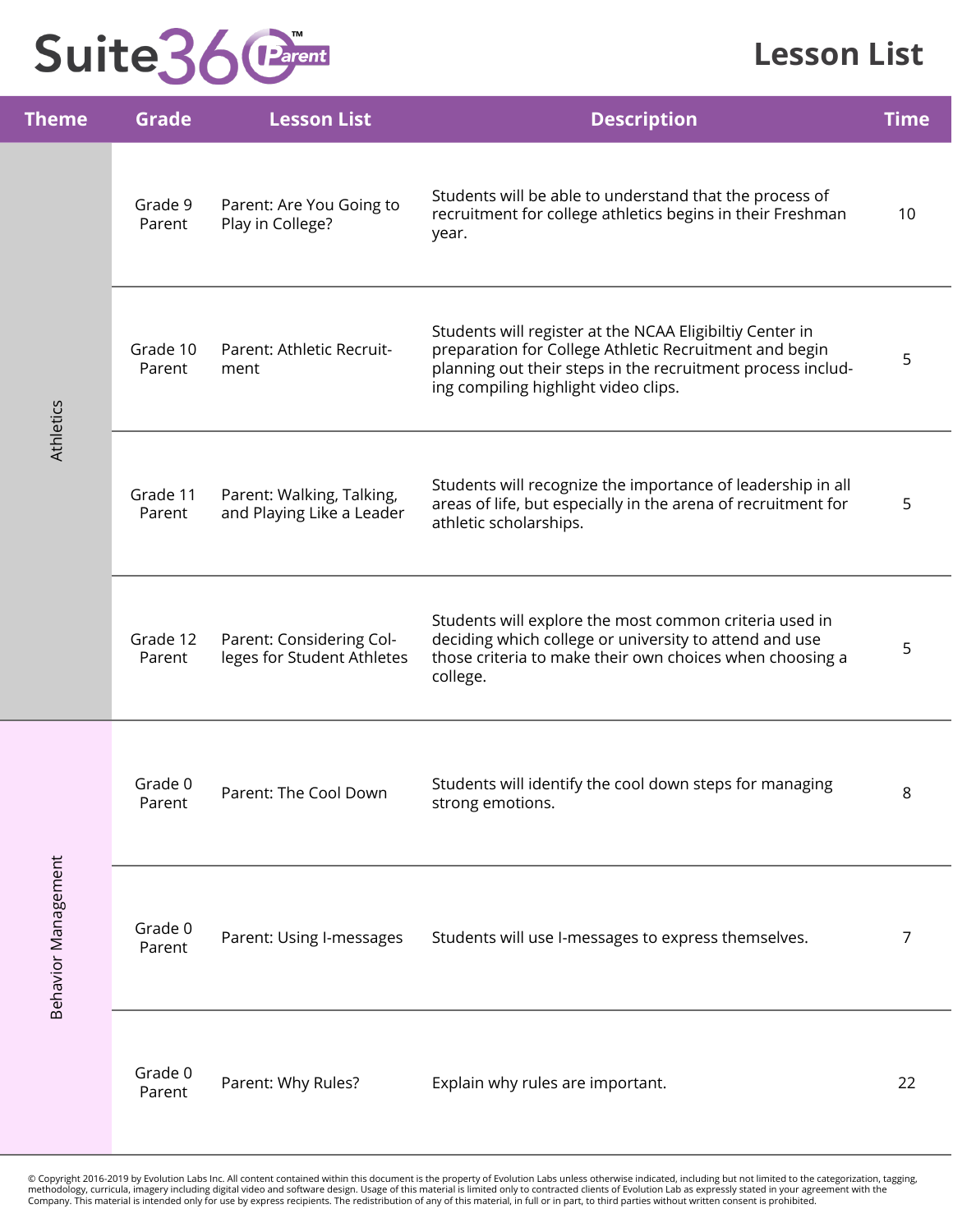### **Lesson List**

| <b>Theme</b>               | <b>Grade</b>      | <b>Lesson List</b>                        | <b>Description</b>                                                                                                                                                                                                           | <b>Time</b> |
|----------------------------|-------------------|-------------------------------------------|------------------------------------------------------------------------------------------------------------------------------------------------------------------------------------------------------------------------------|-------------|
|                            | Grade 1<br>Parent | Parent: Be Confident!                     | Students will describe how to communicate confidently<br>when someone is mean or unsafe.                                                                                                                                     | 6           |
|                            | Grade 2<br>Parent | Parent: Everyone Makes<br><b>Mistakes</b> | Students will describe how to manage their emotions after<br>making a mistake.                                                                                                                                               | 6           |
|                            | Grade 2<br>Parent | Parent: Let's Cool Down                   | Students will describe the steps of the cool down process.                                                                                                                                                                   | 5           |
| <b>Behavior Management</b> | Grade 2<br>Parent | Parent: The Platinum Rule                 | Define and explain the difference between The Golden<br>Rule and The Platinum Rule.                                                                                                                                          | 18          |
|                            | Grade 3<br>Parent | Parent: Handle Your Anger                 | Students will learn to recognize behaviors of an angry<br>person, including physical cues. Students will learn coping<br>methods for calming down from anger, and what might<br>have triggered the anger in the first place. | 5           |
|                            | Grade 3<br>Parent | Parent: I Just Have to Say It!            | Students will learn when they should say something or<br>keep it to themselves. Students will learn ways to know<br>when it is appropriate to interrupt, and how to get some-<br>one's attention respectfully.               | 5           |
|                            | Grade 3<br>Parent | Parent: Learning How to<br>Listen         | Students will identify ways to listen to other's feelings and<br>opinions.                                                                                                                                                   | 5           |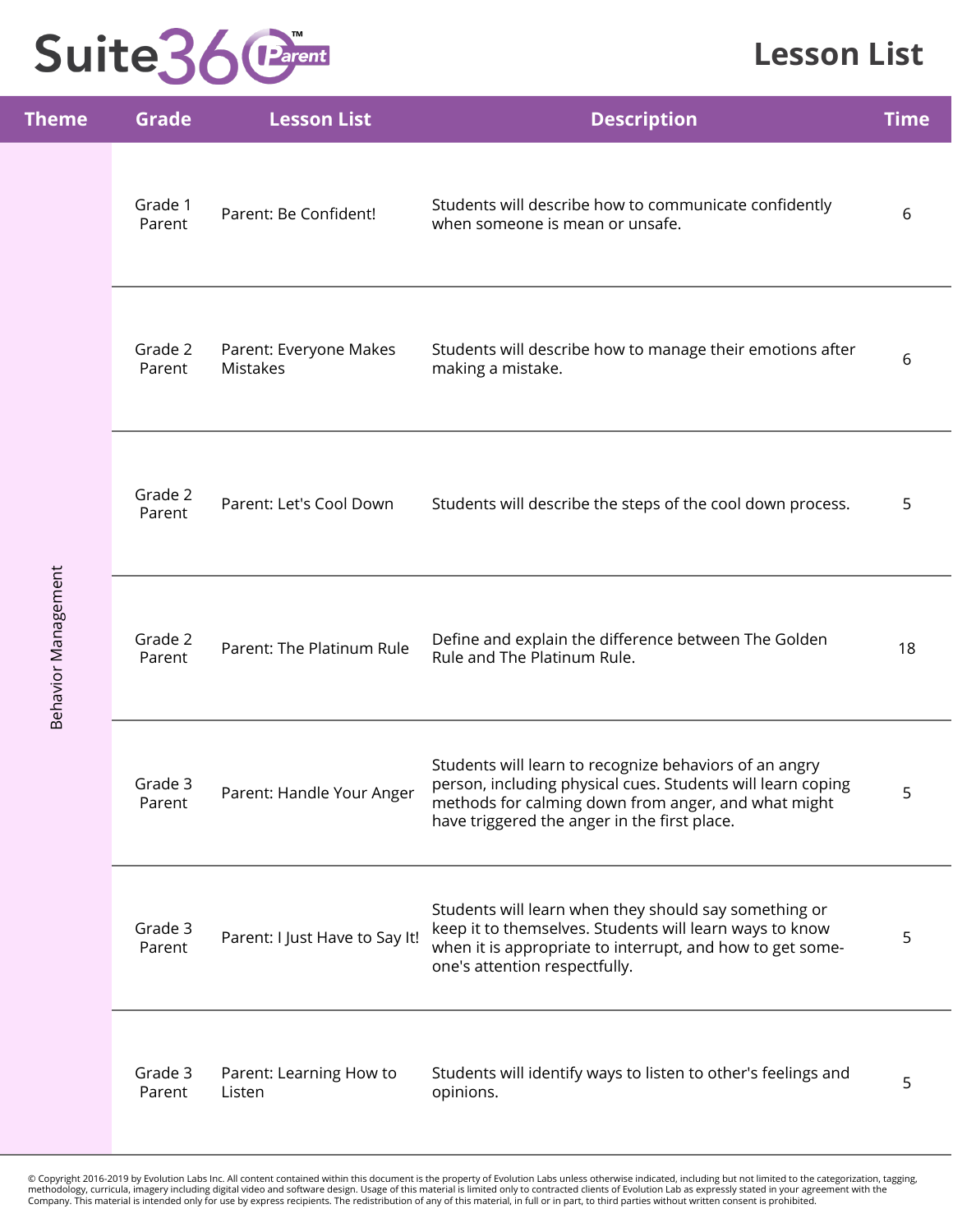### **Lesson List**

| Theme                      | <b>Grade</b>      | <b>Lesson List</b>                       | <b>Description</b>                                                                                                                                                                                             | <b>Time</b> |
|----------------------------|-------------------|------------------------------------------|----------------------------------------------------------------------------------------------------------------------------------------------------------------------------------------------------------------|-------------|
|                            | Grade 3<br>Parent | Parent: There Are So Many<br>Rules!      | Understand that although you may not always agree with<br>rules, you still have the responsibility to follow them.                                                                                             | 5           |
|                            | Grade 4<br>Parent | Parent: Everybody wins!                  | Students will identify ways to resolve conflicts resulting in<br>a win-win compromise.                                                                                                                         | 5           |
|                            | Grade 4<br>Parent | Parent: Learning from<br><b>Mistakes</b> | Identify ways to deal with and learn from behavior issues.                                                                                                                                                     | 5           |
| <b>Behavior Management</b> | Grade 4<br>Parent | Parent: Oh Man, Am I<br>Angry!           | Students will learn which circumstances are likely to anger<br>people, and how to deal with anger.                                                                                                             | 5           |
|                            | Grade 4<br>Parent | Parent: Stick With It!                   | Students will learn what being on-task and what being off-<br>task means. Students will learn what causes distractions<br>and how to focus, as well as the definitions of concentra-<br>tion and perseverance. | 7           |
|                            | Grade 5<br>Parent | Parent: Let the Past Stay<br>the Past    | Students will describe ways to move on after a conflict.                                                                                                                                                       | 5           |
|                            | Grade 5<br>Parent | Parent: Reflect on Yourself              | Identify strategies for self-monitoring that allow for more<br>positive consequences.                                                                                                                          | 8           |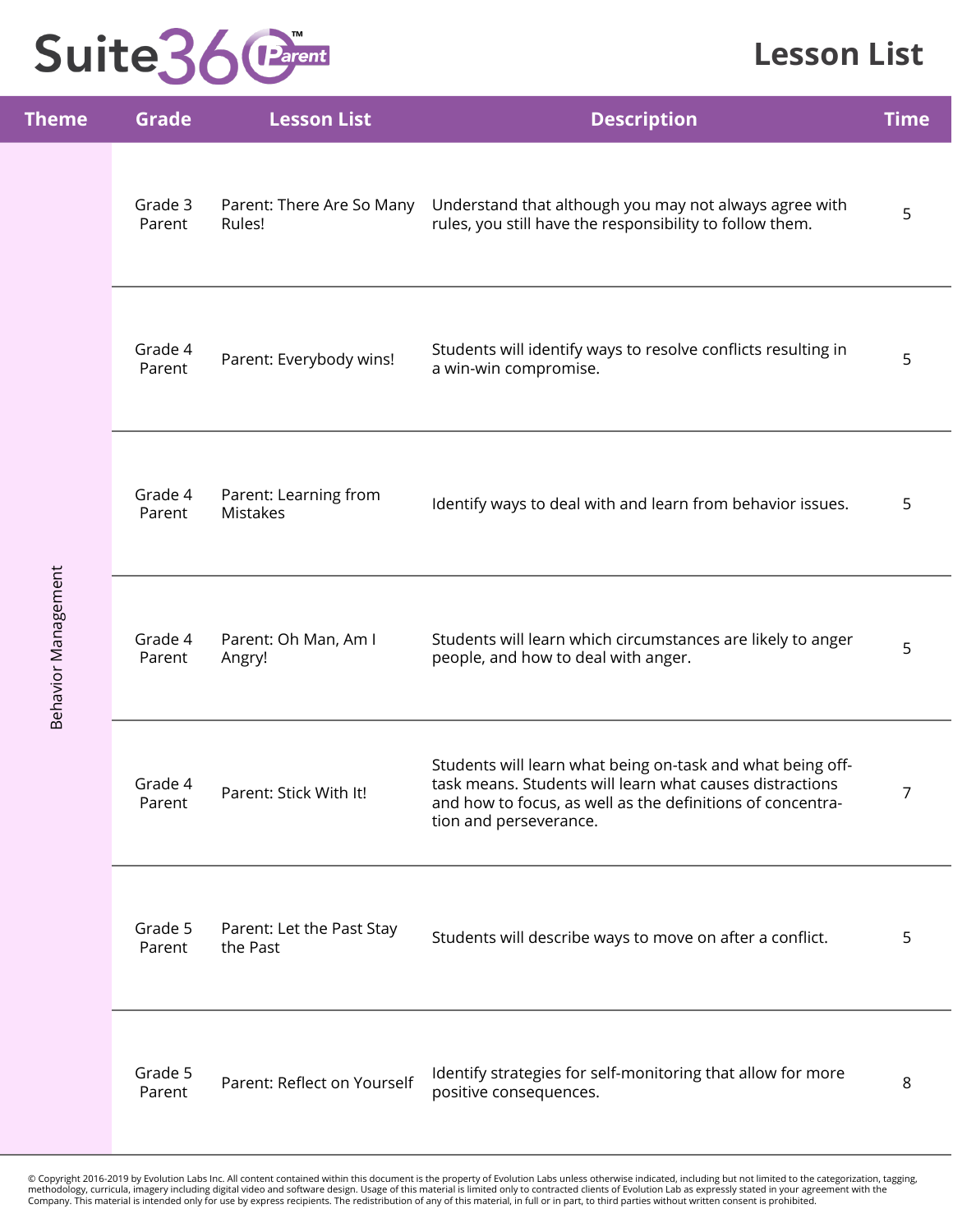### **Lesson List**

| <b>Theme</b>               | <b>Grade</b>      | <b>Lesson List</b>                                            | <b>Description</b>                                                                                                                  | <b>Time</b> |
|----------------------------|-------------------|---------------------------------------------------------------|-------------------------------------------------------------------------------------------------------------------------------------|-------------|
|                            | Grade 5<br>Parent | Parent: There's a Time and<br>Place                           | Identify when certain behaviors are appropriate and strat-<br>egies to control inappropriate behavior.                              | 5           |
|                            | Grade 5<br>Parent | Parent: Think Before You<br>Act                               | Students will learn how to control their anger, and explore<br>the consequences of uncontrolled anger.                              | 5           |
| <b>Behavior Management</b> | Grade 6<br>Parent | Parent: 'Stop, Think,<br>Choose'                              | Students will learn how to identify and apply the 'Stop,<br>Think, Choose' strategy before acting.                                  | 5           |
|                            | Grade 6<br>Parent | Parent: The Truth About<br>Anger                              | Students will learn what anger is, myths about anger, and<br>techniques to help you remain calm when anger strikes.                 | 5           |
|                            | Grade 6<br>Parent | Parent: To Break or Not to<br>Break? The Truth About<br>Rules | Learn why people break rules and why it's a good idea to<br>follow the rules, even when we want to break them.                      | 15          |
|                            | Grade 7<br>Parent | What I Do and Say                                             | Parent: I'm Responsible for Students will learn that they are responsible for their own<br>actions; no one 'makes' you do anything. | 5           |
|                            | Grade 7<br>Parent | Parent: Is My Anger Getting<br>the Best of Me?                | Students will learn that anger is a choice, will identify emo-<br>tions that may surface, and employ techniques to calm<br>down.    | 5           |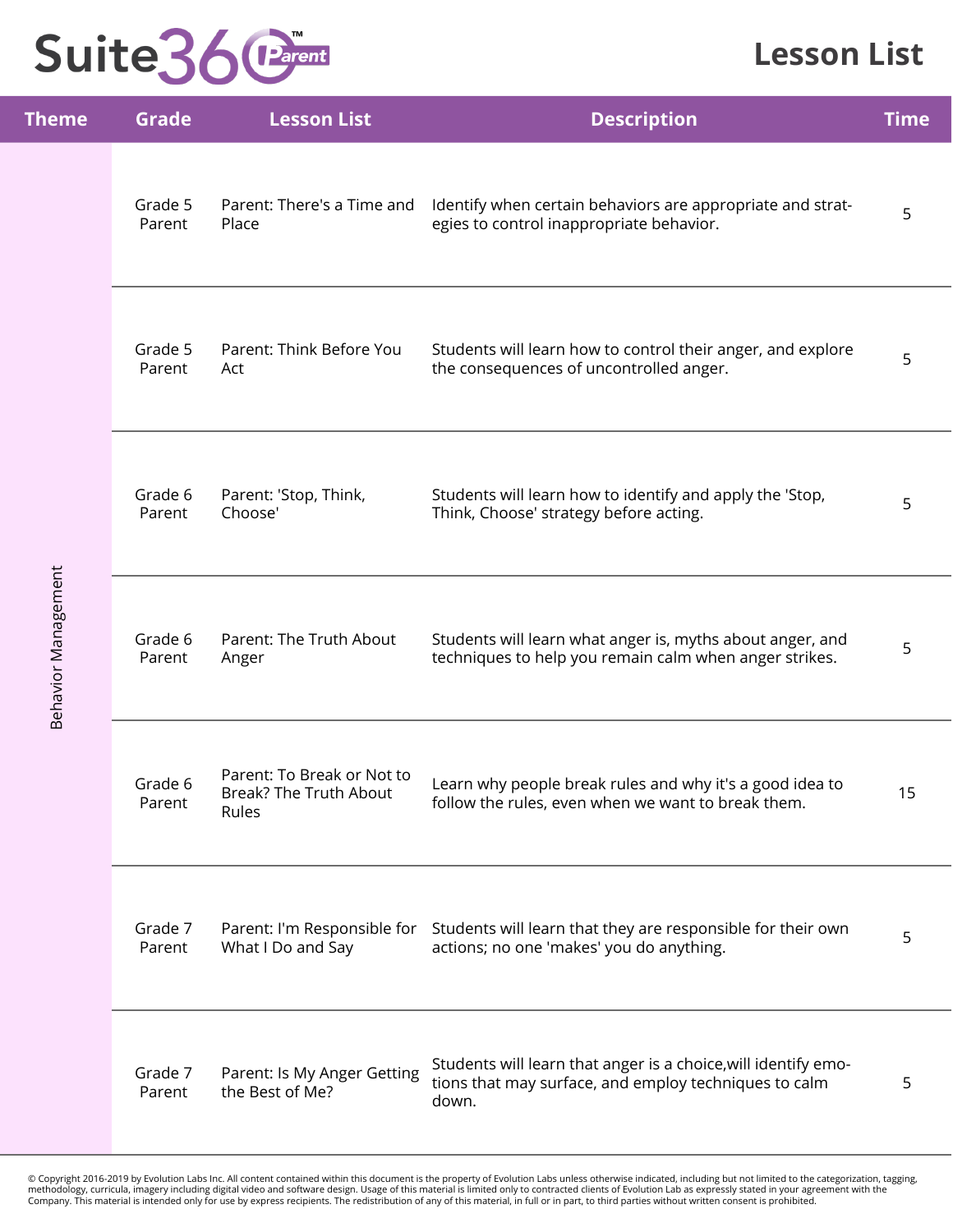#### **Lesson List**

| <b>Theme</b>               | <b>Grade</b>       | <b>Lesson List</b>                                                            | <b>Description</b>                                                                                                                                                       | <b>Time</b> |
|----------------------------|--------------------|-------------------------------------------------------------------------------|--------------------------------------------------------------------------------------------------------------------------------------------------------------------------|-------------|
|                            | Grade 7<br>Parent  | Parent: It's Not My Fault!<br>He Made Me Do It! Giving<br>in to Peer Pressure | Learn that no one can make you do something without<br>your consent, we need to take responsibility for our own<br>actions, and how to be proactive instead of reactive. | 10          |
|                            | Grade 8<br>Parent  | Parent: A Friendly Influ-<br>ence: Do my friends influ-<br>ence my conduct?   | Learn that your friends influence your thinking and your<br>behavior.                                                                                                    | 12          |
|                            | Grade 8<br>Parent  | Parent: The Many Emo-<br>tions of Anger                                       | Students will learn the different types of anger, emotions<br>that surface with anger, and how to empathize/cope with<br>other people's anger.                           | 5           |
| <b>Behavior Management</b> | Grade 8<br>Parent  | Parent: When Do I Struggle<br>With Controlling impulses?                      | Students will learn that some people have more trouble<br>controlling impulses than others and methods on manag-<br>ing your impulses.                                   | 5           |
|                            | Grade 9<br>Parent  | Parent: Class Conduct De-<br>termines Future Success                          | Understand the importance of soft skills for future job<br>success and learning in the classroom.                                                                        | 7           |
|                            | Grade 9<br>Parent  | the Better of You                                                             | Parent: When Impulses Get Students will learn how to identify triggers and get back<br>on task.                                                                          | 6           |
|                            | Grade 10<br>Parent | Parent: Impulse Control                                                       | Students will identify impulse control and develop strate-<br>gies to ignore triggers to remain focused and composed.                                                    | 5           |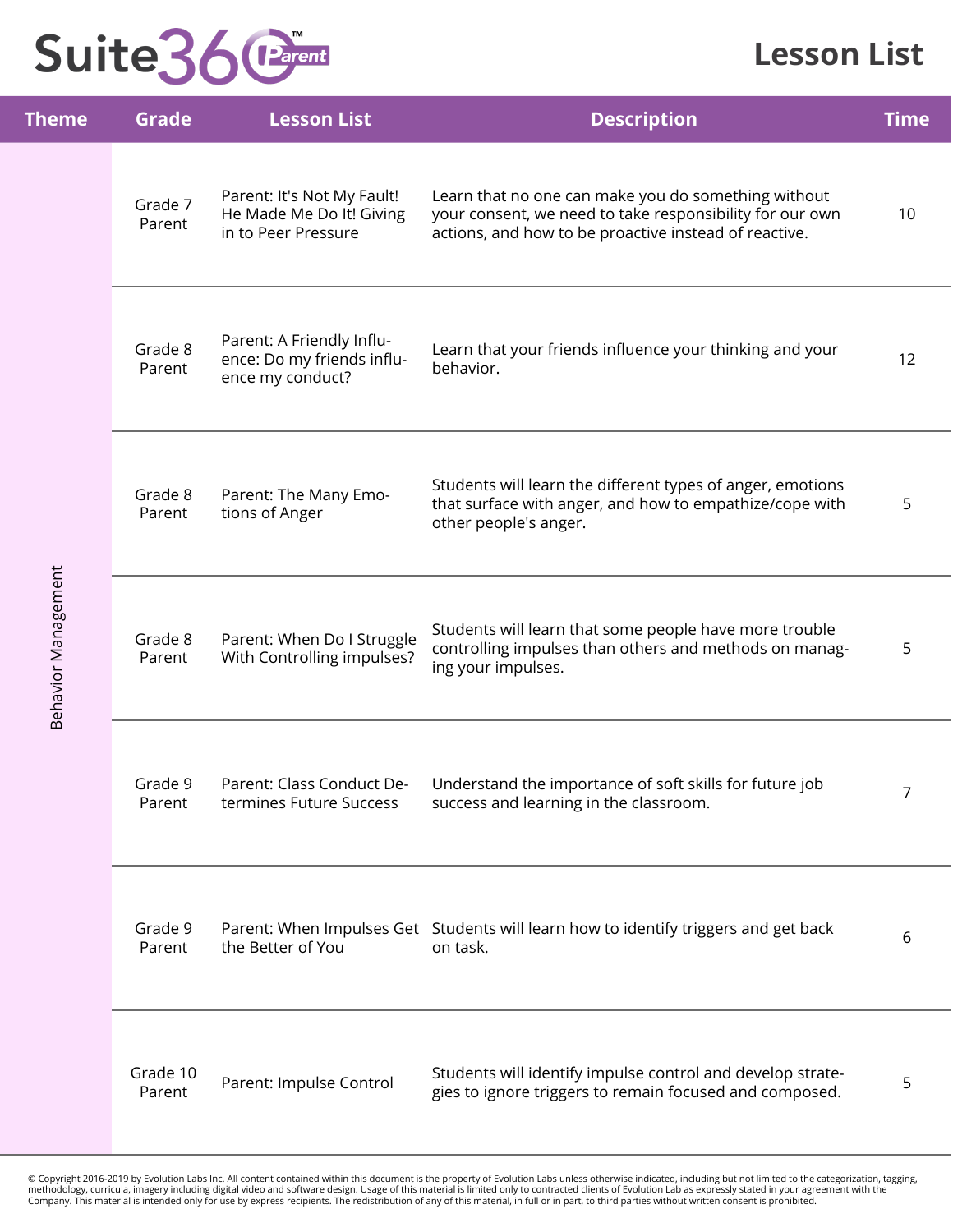### **Lesson List**

| <u>Theme</u>               | <b>Grade</b>       | <b>Lesson List</b>                                         | <b>Description</b>                                                                                                                                                                        | <b>Time</b> |
|----------------------------|--------------------|------------------------------------------------------------|-------------------------------------------------------------------------------------------------------------------------------------------------------------------------------------------|-------------|
| <b>Behavior Management</b> | Grade 10<br>Parent | Parent: Why Good Reputa-<br>tions Matter                   | This lesson examines how the reputation you create in<br>high school impacts future success.                                                                                              | 7           |
|                            | Grade 11<br>Parent | Parent: Listening and Im-<br>pulse Control                 | Students will learn the best way to become active listeners<br>and recover from times when they are not listening.                                                                        | 5           |
|                            | Grade 11<br>Parent | Parent: School Conduct<br>and Its Impact on Your<br>Future | Describes the importance of academic honesty. Defines<br>cheating and plagiarism. Explains the importance of rules.<br>Discusses school safety.                                           | 5           |
|                            | Grade 12<br>Parent | Parent: What Makes a<br>Great Employee?                    | Explores the dos and don'ts of successful job interviews.<br>Examines how employees should conduct themselves on<br>the job. Describes what employees can expect from their<br>employers. |             |
|                            | Grade 0<br>Parent  | Parent: Bully, Bully, Go<br>Away                           | Define bullying and explain why it should be prevented.                                                                                                                                   | 6           |
| Bullying & Prevention      | Grade 1<br>Parent  | Parent: Big Bullies                                        | Define bullying and list types of power imbalances that<br>may be involved.                                                                                                               | 6           |
|                            | Grade 2<br>Parent  | Parent: Bullying Hurts                                     | Define bullying and differentiate between bullying and<br>teasing.                                                                                                                        | 7           |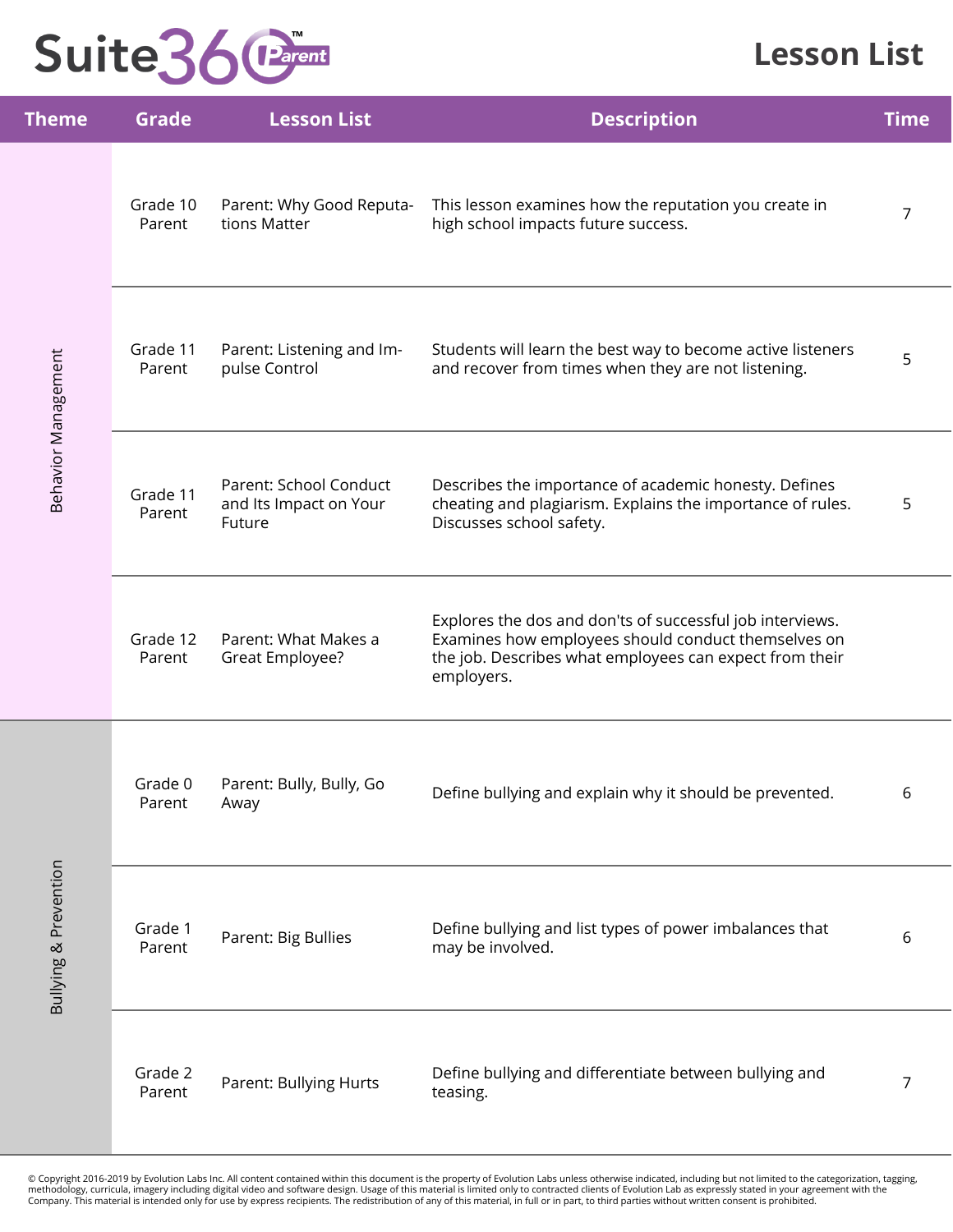### **Lesson List**

| <b>Theme</b>                     | <b>Grade</b>      | <b>Lesson List</b>                                       | <b>Description</b>                                                                                                                                        | <b>Time</b>    |
|----------------------------------|-------------------|----------------------------------------------------------|-----------------------------------------------------------------------------------------------------------------------------------------------------------|----------------|
|                                  | Grade 3<br>Parent | Parent: Be Against Bullying                              | Students will learn to recognize what bullying is and what<br>bullying behaviors are.                                                                     | $\overline{7}$ |
| <b>Bullying &amp; Prevention</b> | Grade 4<br>Parent | Parent: The Problem of<br><b>Bullying</b>                | Students will be able to define bullying behaviors and<br>learn how to handle bullying.                                                                   | 9              |
|                                  | Grade 5<br>Parent | Parent: Keep Calm and<br><b>Stop Bullying</b>            | Students will understand what is considered bullying<br>behavior.                                                                                         | 10             |
|                                  | Grade 6<br>Parent | Parent: Cyberbullying:<br>What You Need to Know          | Students will learn the definition of cyberbullying, the im-<br>portance of reporting it, and why some people bully.                                      | 5              |
|                                  | Grade 6<br>Parent | Parent: How to Handle a<br><b>Bully</b>                  | Learn about the importance of reporting, and ways to deal<br>with a bully.                                                                                | 5              |
|                                  | Grade 7<br>Parent | Parent: Bullying: Am I a<br>Bully, Bystander, or Target? | Learn the definition of bullying, roles in a bullying situa-<br>tion, and possible actions to stop negative interactions.                                 | 5              |
|                                  | Grade 7<br>Parent | Parent: Cyberbullying: How<br>to Protect Yourself        | Students will learn the definition of cyberbullying, impor-<br>tance of reporting, and the best way to react and protect<br>oneself against cyberbullies. | 5              |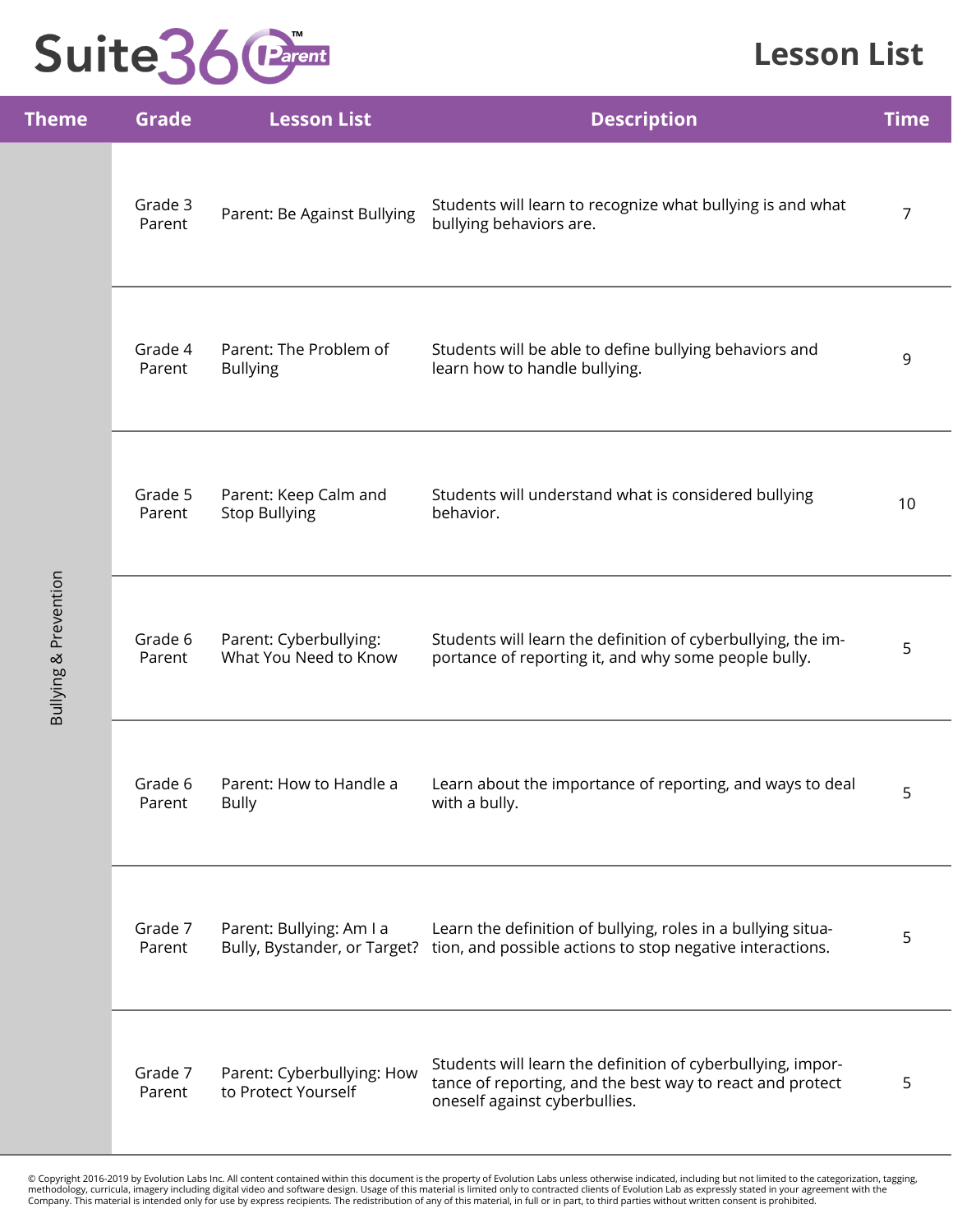

#### **Lesson List**

| <b>Theme</b>          | <b>Grade</b>       | <b>Lesson List</b>                                                | <b>Description</b>                                                                                                                                                                                                                         | <b>Time</b> |
|-----------------------|--------------------|-------------------------------------------------------------------|--------------------------------------------------------------------------------------------------------------------------------------------------------------------------------------------------------------------------------------------|-------------|
|                       | Grade 8<br>Parent  | Parent: Pause Before the<br>Click: a Lesson on Cyber-<br>bullying | Students will learn the definition of cyberbullying, the im-<br>portance of a reputation, and the ease with which we can<br>'cyberbully' while on line.                                                                                    | 5           |
|                       | Grade 8<br>Parent  | Parent: Speak Out! How<br>You Can Stop Bullying                   | Learn the importance of reporting bullying, speaking out,<br>and not tolerating bullying behavior.                                                                                                                                         | 5           |
| Bullying & Prevention | Grade 9<br>Parent  | Parent: Bullying 101                                              | Students will learn the basics about bullying, bystanding,<br>and ways to respond to bullying situations.                                                                                                                                  | 4           |
|                       | Grade 9<br>Parent  | Parent: Confronting Cyber-<br>bullying                            | Students will learn that cyberbullying can include photos,<br>threats, harassing messages, videos, fake websites, fake<br>profiles, among other things.                                                                                    | 6           |
|                       | Grade 10<br>Parent | Parent: Stomp Out Bullying                                        | Understand ways to prevent bullying and contribute to a<br>positive school environment                                                                                                                                                     | 9           |
|                       | Grade 10<br>Parent | Parent: Understanding the<br><b>Effects of Cyberbullying</b>      | Students will understand the effects of cyberbullying and<br>how to respond when it happens to them or to someone<br>else.                                                                                                                 | 25          |
|                       | Grade 11<br>Parent | Parent: Crossing the Line                                         | Students will learn the definition of harassment; the differ-<br>ent types of sexual harassment; how sexual harassment<br>is different from flirting; what to do if you are sexually<br>harassed; legal consequences of sexual harassment. | 4           |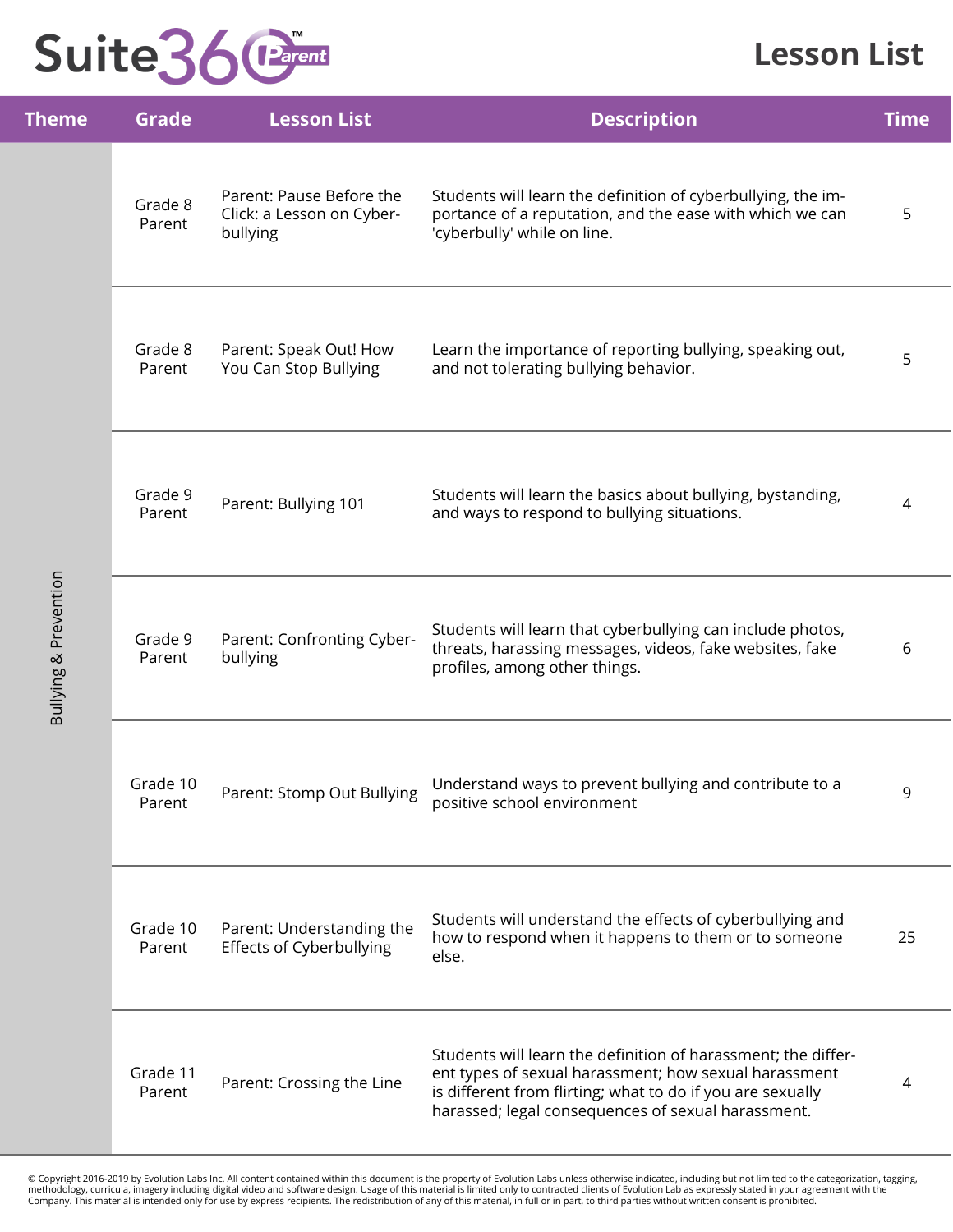#### **Lesson List**

| <b>Theme</b>                     | <b>Grade</b>       | <b>Lesson List</b>                               | <b>Description</b>                                                                                                                                                                                                                                                               | <b>Time</b> |
|----------------------------------|--------------------|--------------------------------------------------|----------------------------------------------------------------------------------------------------------------------------------------------------------------------------------------------------------------------------------------------------------------------------------|-------------|
|                                  | Grade 11<br>Parent | Parent: The Consequences<br>of Cyberbullying     | Students will learn about the consequences of cyberbul-<br>lying on its victims and the predators that are allowed to<br>bully.                                                                                                                                                  | 25          |
| <b>Bullying &amp; Prevention</b> | Grade 12<br>Parent | Parent: Bullying in the<br>Workplace             | Students will learn the difference between aggression and<br>bullying; the type of employees who are bullies; what you<br>can do if you are bullied; how bullying can have serious<br>impacts on employee's well-being as well as workplace<br>productivity and the environment. | 7           |
|                                  | Grade 12<br>Parent | Parent: Cyberbullying and<br>Digital Citizenship | Students will learn about the effects of online bullying and<br>virtual footprints that can follow you into the workplace.                                                                                                                                                       | 25          |
|                                  | Grade 0<br>Parent  | Parent: The Power of<br>Words                    | Students will explain how our words affect others and<br>what we can use instead of hurtful words.                                                                                                                                                                               | 10          |
|                                  | Grade 1<br>Parent  | Parent: Empathy Makes<br>The World Go Round      | Students will explain what empathy is and why it is im-<br>portant.                                                                                                                                                                                                              | 7           |
| Digital Citizenship              | Grade 2<br>Parent  | Parent: Let's Celebrate<br>Each Other            | Students will explain why we should celebrate others.                                                                                                                                                                                                                            | 6           |
|                                  | Grade 3<br>Parent  | Parent: Who Are You?:<br>Online Reputation       | Students will explain what a reputation is and describe<br>how online behavior can affect their lives.                                                                                                                                                                           | 5           |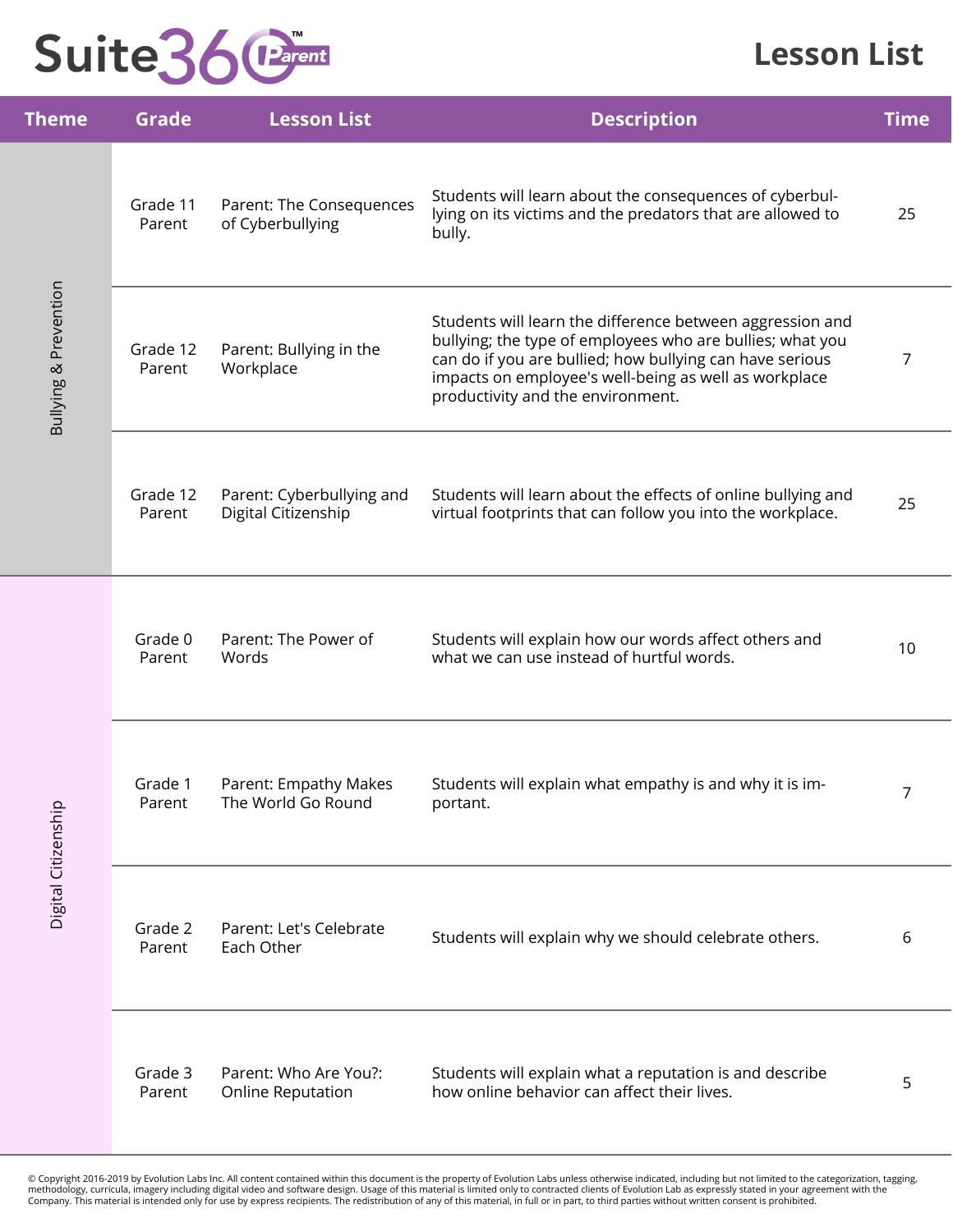### **Lesson List**

| <b>Theme</b>        | <b>Grade</b>       | <b>Lesson List</b>                                                         | <b>Description</b>                                                                                                                                                                                   | <b>Time</b> |
|---------------------|--------------------|----------------------------------------------------------------------------|------------------------------------------------------------------------------------------------------------------------------------------------------------------------------------------------------|-------------|
|                     | Grade 4<br>Parent  | Parent: Posting is Forever                                                 | Students will identify the potential risks of posting photos,<br>messages, or personal information.                                                                                                  | 5           |
|                     | Grade 5<br>Parent  | Parent: Think Before You<br>Click                                          | Students will identify what information is appropriate to<br>share online and describe the effects of online posting.                                                                                | 5           |
| Digital Citizenship | Grade 6<br>Parent  | Parent: Beware What You<br>Share: So You Think You<br>Know Social Media?   | Students will learn general use and safety when on social<br>media.                                                                                                                                  | 5           |
|                     | Grade 7<br>Parent  | Parent: Importance of a<br><b>Reputation: Building My</b><br>Child's Brand | Students will learn the importance of building your brand,<br>how associations with certain people affect your online<br>reputation, and why you should keep your fights/argu-<br>ments to yourself. | 5           |
|                     | Grade 9<br>Parent  | Parent: The Social (Media)<br>Lives of American Teens                      | Students will learn the basic key issues around social me-<br>dia safety and appropriate conduct.                                                                                                    | 5           |
|                     | Grade 10<br>Parent | Parent: Sexting is Not Sexy                                                | Students will explain the consequences of posting/sending<br>'sexy' photos and texts.                                                                                                                | 3           |
|                     | Grade 11<br>Parent | Parent: Being Social on<br>Social Media                                    | Students will explain how to navigate social media includ-<br>ing developing online interests and safe practices                                                                                     | 5           |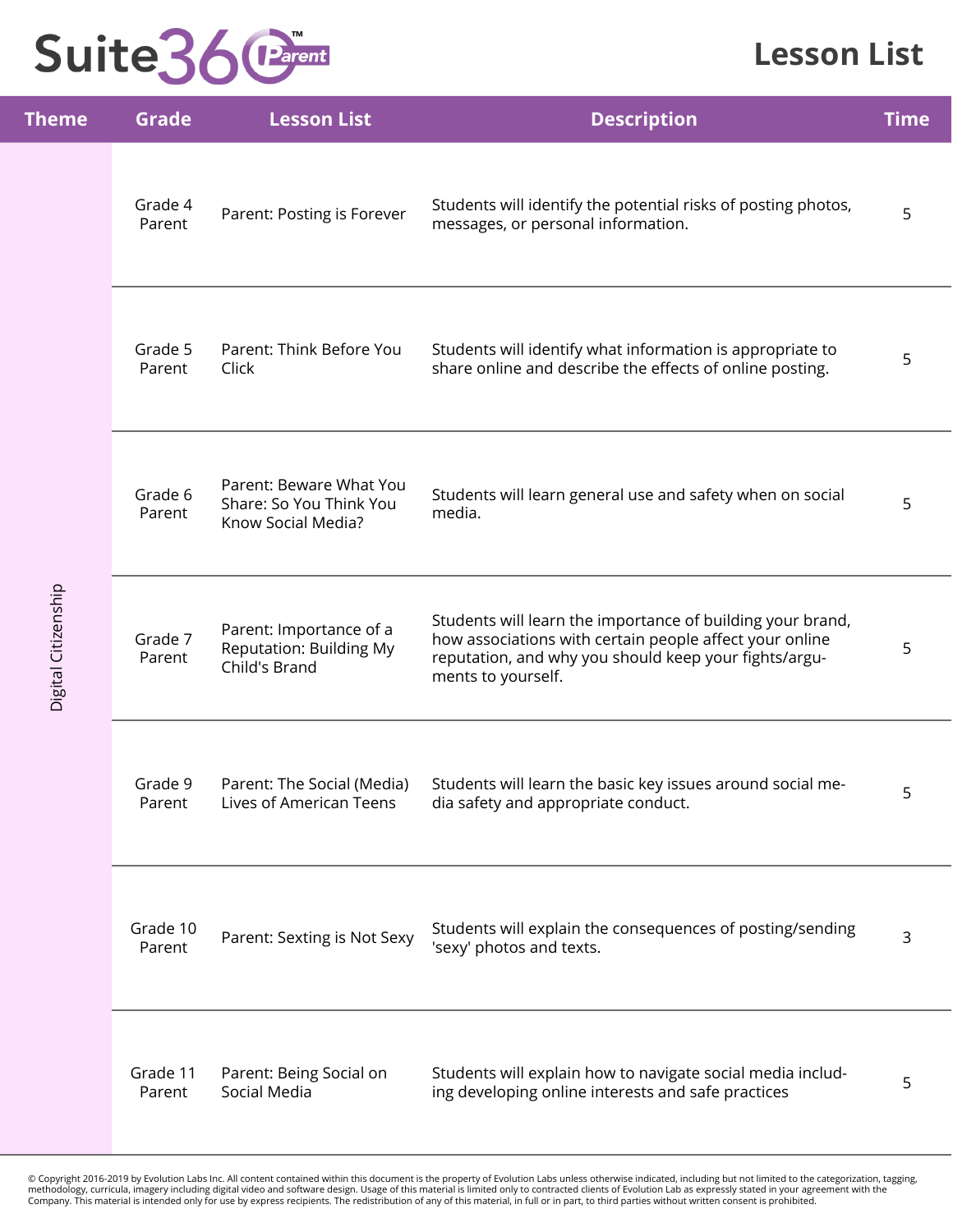### **Lesson List**

| <b>Theme</b>                | <b>Grade</b>                              | <b>Lesson List</b>                                               | <b>Description</b>                                                                                                                                  | <b>Time</b> |
|-----------------------------|-------------------------------------------|------------------------------------------------------------------|-----------------------------------------------------------------------------------------------------------------------------------------------------|-------------|
| Digital Citizenship         | Grade 12<br>Parent                        | Parent: Exploring College<br>and Careers through Social<br>Media | Students will describe how to use social media to do re-<br>search on schools and potential employment.                                             | 5           |
|                             | Grade 11<br>Parent,<br>Grade 12<br>Parent | Parent: The Dangers of<br>Social Media                           | Students will learn that everything on the Internet isn't<br>rosy (online predators, human trafficking, the dangers of<br>sexting/explicit photos). | 5           |
|                             | A360 Staff                                | Parent: Post Traumatic<br><b>Stress Disorder</b>                 | Students will learn about the signs and symptoms of Post<br>Traumatic Stress Disorder (PTSD) and how to get help in<br>managing PTSD.               | 7           |
|                             | Grade 0<br>Parent                         | Parent: This Made Me<br>Feel                                     | Identify scenarios that would cause a specific emotion.                                                                                             | 4           |
| Emotional Health & Wellness | Grade 1<br>Parent                         | tions                                                            | Parent: The Sound of Emo- Identify emotions by language, tone of voice, and how we<br>feel inside.                                                  | 5           |
|                             | Grade 1<br>Parent                         | <b>Parent: Your Emotions</b><br>Change                           | Tell how emotions change over time.                                                                                                                 | 8           |
|                             | Grade 3<br>Parent                         | Parent: If You Can't Say<br>Something Nice To Your-<br>self      | Describe positive self-talk to manage insecurity.                                                                                                   | 5           |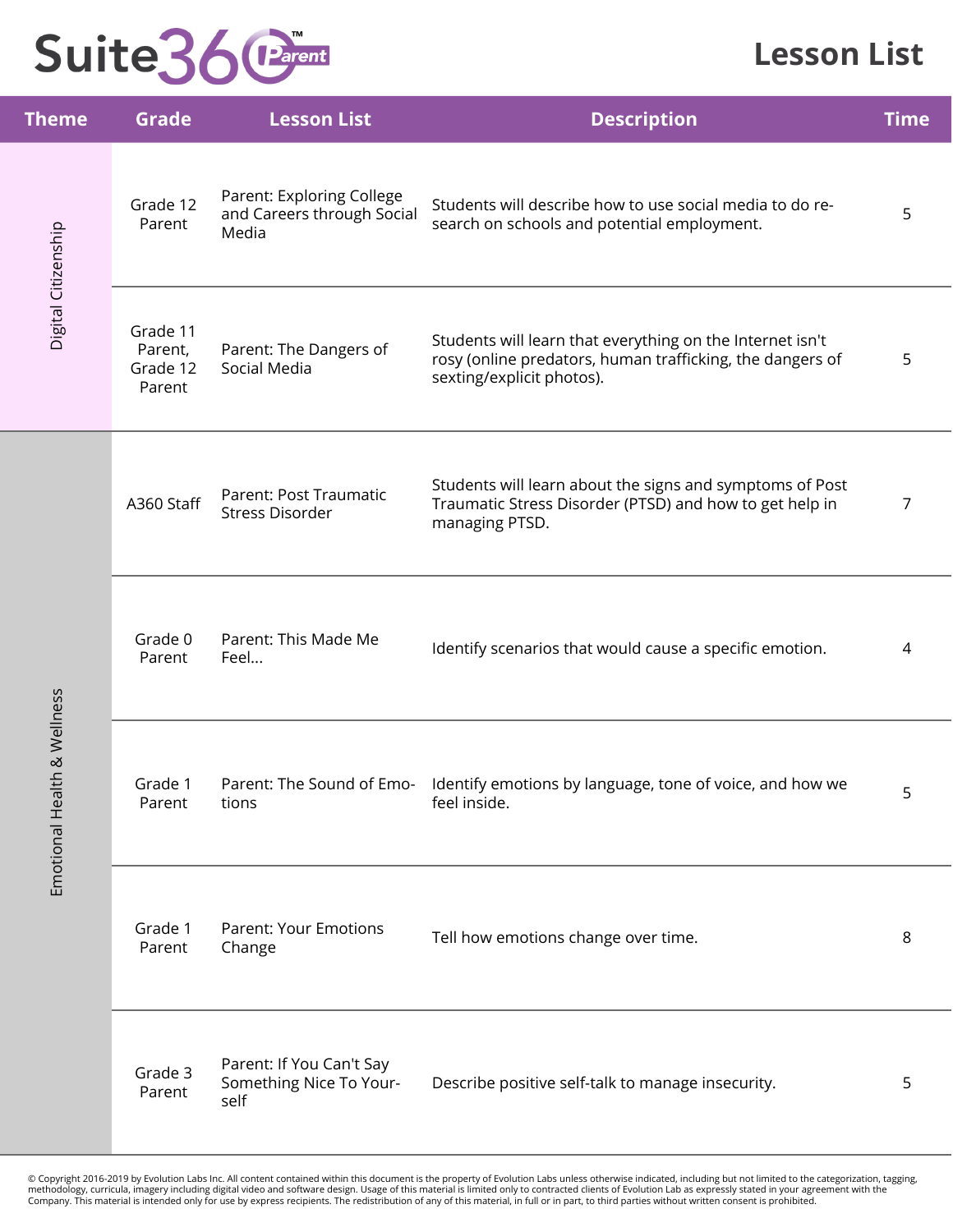#### **Lesson List**

| <b>Theme</b>                | <b>Grade</b>      | <b>Lesson List</b>                      | <b>Description</b>                                                                                                                             | <b>Time</b> |
|-----------------------------|-------------------|-----------------------------------------|------------------------------------------------------------------------------------------------------------------------------------------------|-------------|
|                             | Grade 3<br>Parent | Parent: What Triggers Our<br>Emotions?  | Students will identify triggers for our emotions.                                                                                              |             |
|                             | Grade 3<br>Parent | Parent: Working With<br>Strengths       | Students will understand that every person has their own<br>unique strengths and difficulties.                                                 | 5           |
| Emotional Health & Wellness | Grade 4<br>Parent | Parent: Stop, Look, and<br>Listen       | Explain how to be a good listener and why listening is<br>important                                                                            | 6           |
|                             | Grade 4<br>Parent |                                         | Parent: Emotional Intensity Students will determine the intensity of emotions.                                                                 | 5           |
|                             | Grade 4<br>Parent | Parent: Full of Energy!                 | Students will learn ways that hyperactivity can affect the<br>lives of those with and without ADHD, and techniques to<br>manage hyperactivity. | 5           |
|                             | Grade 4<br>Parent | Parent: What Do I Say to<br>Myself?     | Students will describe what self-talk is and its impact on<br>our attitude and effort.                                                         | 5           |
|                             | Grade 5<br>Parent | Parent: I'm Feeling A Little<br>Nervous | Students will learn that social situations are a part of life<br>that can be handled.                                                          | 5           |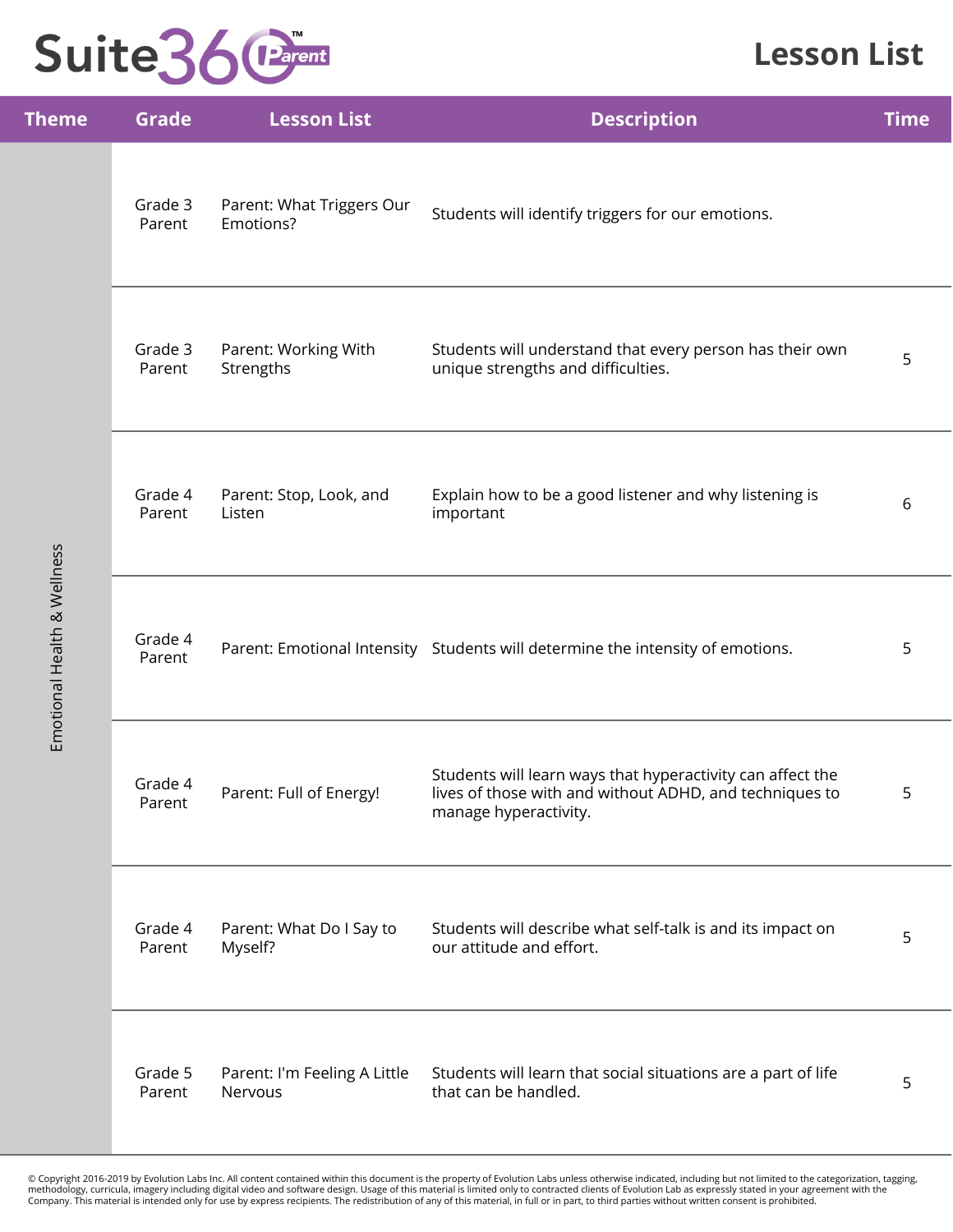### **Lesson List**

| <b>Theme</b>                | <b>Grade</b>      | <b>Lesson List</b>                                                           | <b>Description</b>                                                                                                                                 | <b>Time</b>    |
|-----------------------------|-------------------|------------------------------------------------------------------------------|----------------------------------------------------------------------------------------------------------------------------------------------------|----------------|
|                             | Grade 5<br>Parent | Parent: Striving for Great-<br>ness                                          | Students will identify traits and behaviors that demon-<br>strate a positive self-concept including self-control, perse-<br>verance, and kindness. | 5              |
|                             | Grade 5<br>Parent | Parent: The Cycle of Emo-<br>tions                                           | Parents will help students recognize negative thoughts<br>and determine positive, realistic replacement thoughts.                                  | 5              |
| Emotional Health & Wellness | Grade 6<br>Parent | Parent: Stress Signals:<br>Knowing Your Emotions'<br>Ways of Asking for Help | Recognize stress as a signal of a problem.                                                                                                         | 10             |
|                             | Grade 6<br>Parent | Parent: The Difference<br>between Sadness and<br>Depression                  | Students will learn the difference between sadness and<br>depression, the definition of depression and how to get<br>help.                         | $\overline{7}$ |
|                             | Grade 6<br>Parent | Parent: Your Child's Brain,                                                  | Understand what happens in your child's brain and body<br>Body, and Strong Emotions when you experience strong emotions.                           | 5              |
|                             | Grade 7<br>Parent | Parent: The Dangers of<br>Self-Injury                                        | Students will understand what self-harm means, learn<br>about the reasons people hurt themselves, and how to get<br>help for the behavior.         | $\overline{7}$ |
|                             | Grade 7<br>Parent | Parent: Your Child's Inter-<br>nal Traffic Pattern                           | Understand what happens in your brain and body when<br>you experience strong emotions.                                                             | 8              |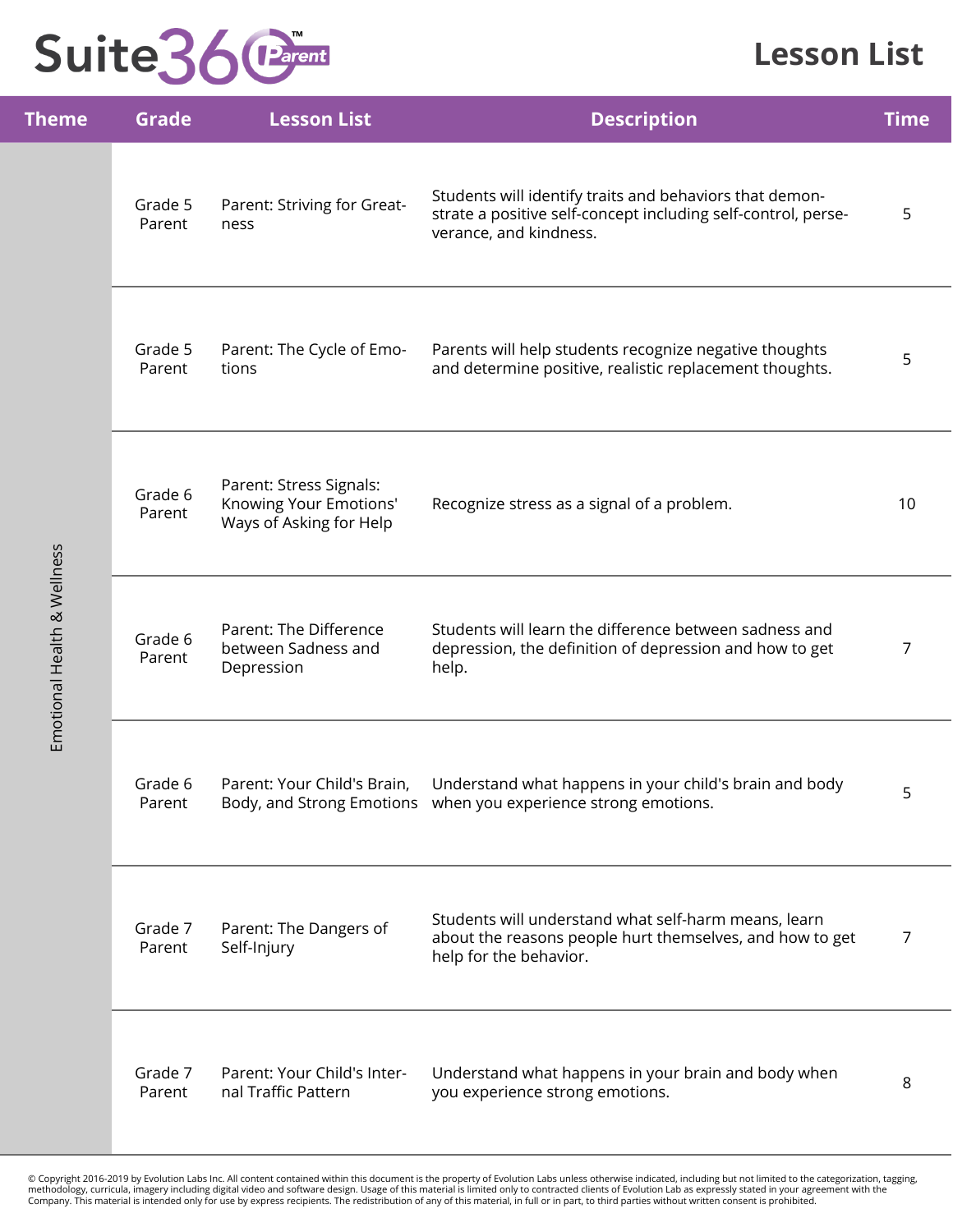### **Lesson List**

| <b>Theme</b>                | <b>Grade</b>       | <b>Lesson List</b>                                              | <b>Description</b>                                                                                                                            | <b>Time</b> |
|-----------------------------|--------------------|-----------------------------------------------------------------|-----------------------------------------------------------------------------------------------------------------------------------------------|-------------|
|                             | Grade 8<br>Parent  | Parent: Pay Attention to<br><b>Emotions</b>                     | Make connections between emotions and situations that<br>need attention.                                                                      | 5           |
| Emotional Health & Wellness | Grade 8<br>Parent  | Parent: Trail Maps: Assess<br>Your Stress and Make a<br>Plan    | Students will learn to assess their level of stress and make<br>a plan to combat it.                                                          | 3           |
|                             | Grade 9<br>Parent  | Parent: Understanding the<br>Potential Signs of Depres-<br>sion | Students will learn about depression: what it is, how it is<br>diagnosed, how long it can last and how to get help.                           | 7           |
|                             | Grade 10<br>Parent | Parent: Teenage Suicide                                         | Students will learn about teenage suicide and the dangers<br>of ignoring depression and feelings of hopelessness in<br>themselves or friends. | 7           |
|                             | Grade 11<br>Parent | Parent: Understanding<br>Bipolar Disorder                       | Students will learn about bipolar disorder, an understand-<br>ing of diagnosis, symptoms and signs, and the help that is<br>available.        | 7           |
|                             | Grade 12<br>Parent | Parent: A Matter of Per-<br>spective                            | Optimism and resiliency are keys for success throughout<br>life.                                                                              | 4           |
|                             | Grade 12<br>Parent | Parent: Impulse Control                                         | Students will learn how to navigate major decisions by<br>limiting impulses and influences of other outside factors<br>like peer pressure.    |             |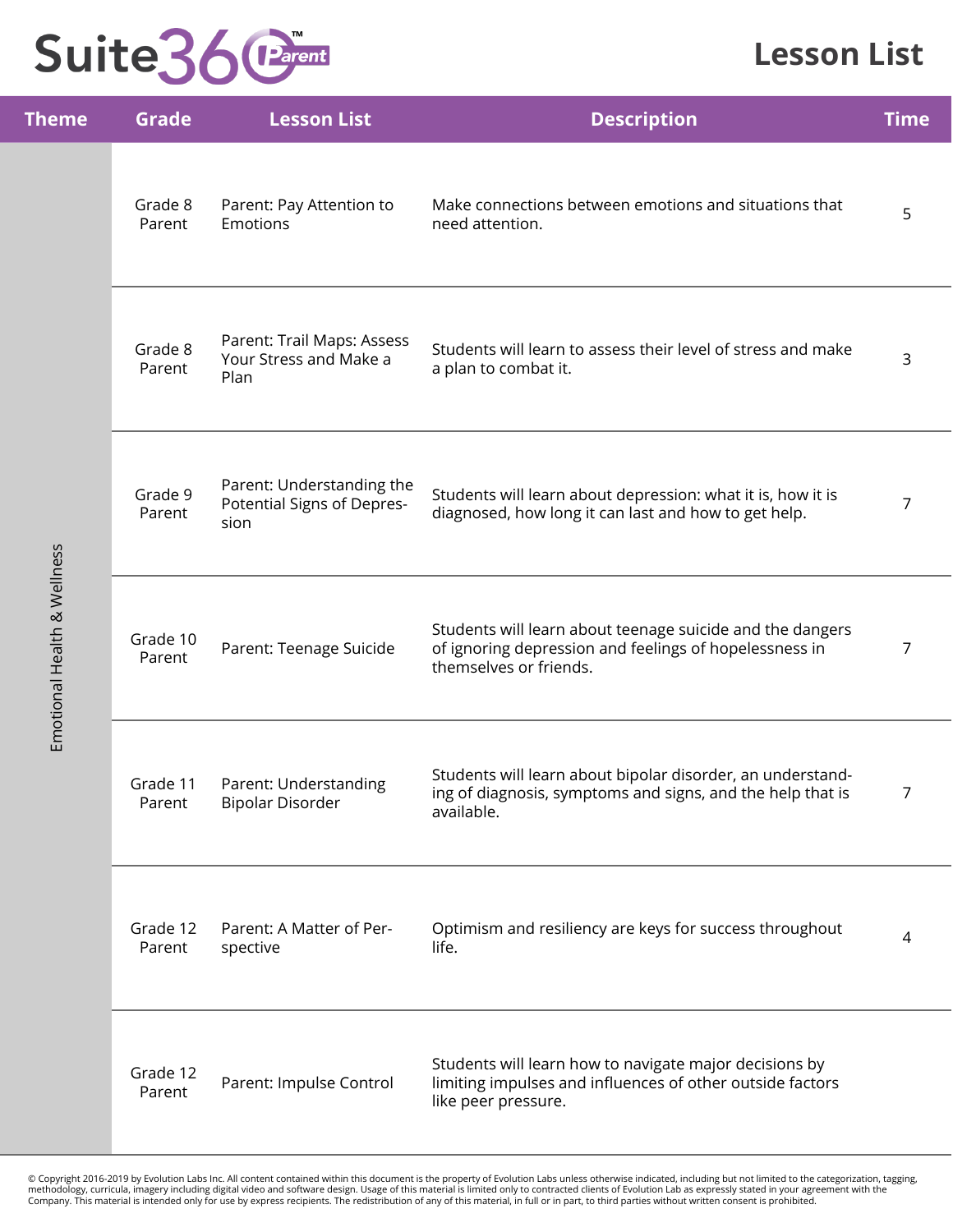#### **Lesson List**

|                                                                                                                                                                                                                             | <b>Grade</b>                                     | <b>Lesson List</b>                                                                                                                       | <b>Description</b>                                                                                                     | <b>Time</b> |
|-----------------------------------------------------------------------------------------------------------------------------------------------------------------------------------------------------------------------------|--------------------------------------------------|------------------------------------------------------------------------------------------------------------------------------------------|------------------------------------------------------------------------------------------------------------------------|-------------|
| <b>Theme</b><br>Emotional Health & Wellness<br>Grade 12<br>Parent<br>Grade 12<br>Parent<br>Grade 0<br>Parent<br>Grade 1<br>Parent<br>Regulation<br>Grade 1<br>Emotional<br>Parent<br>Grade 3<br>Parent<br>Grade 4<br>Parent |                                                  | Parent: Load-bearing<br><b>Walls: Identify Supports</b><br>That You Have to Help You<br><b>Manage Strong Emotions</b>                    | Students will describe how to recognize who and what<br>make up external support systems to help manage emo-<br>tions. | 7           |
|                                                                                                                                                                                                                             | Parent: Understanding<br><b>Eating Disorders</b> | Students will learn about the three major types of eating<br>disorders, the signs and symptoms of the disease, and<br>treatment options. | 7                                                                                                                      |             |
|                                                                                                                                                                                                                             |                                                  | Parent: Managing Big<br>Emotions                                                                                                         | Students will explain how to handle big emotions.                                                                      | 8           |
|                                                                                                                                                                                                                             |                                                  | Parent: Managing Strong<br><b>Emotions</b>                                                                                               | Students will recognize strong emotions and identify a<br>strategy to manage them.                                     | 6           |
|                                                                                                                                                                                                                             |                                                  | Parent: You're In Control                                                                                                                | Students will describe the choices they have in how they<br>respond to situations.                                     | 6           |
|                                                                                                                                                                                                                             |                                                  | Parent: Give Me a Break!                                                                                                                 | Students will learn how to manage themselves and their<br>emotions by knowing when to calm down and how.               | 5           |
|                                                                                                                                                                                                                             |                                                  | Parent: Leave Negative<br>Nelly and Ned Behind                                                                                           | Describe positive self-talk to manage anger.                                                                           | 8           |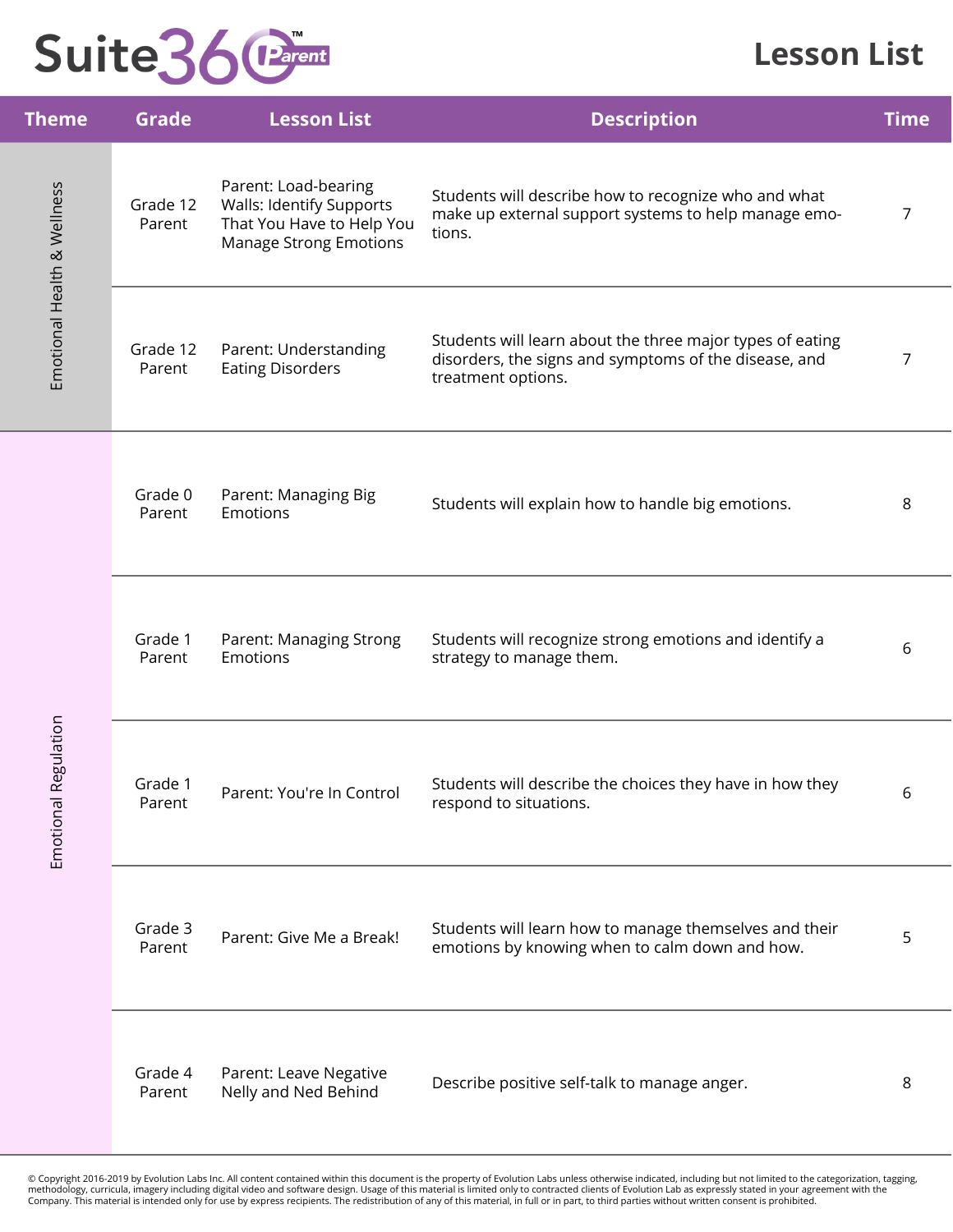#### **Lesson List**

| Theme                | <b>Grade</b>       | <b>Lesson List</b>                                                             | <b>Description</b>                                                                                                                                                                              | <b>Time</b> |
|----------------------|--------------------|--------------------------------------------------------------------------------|-------------------------------------------------------------------------------------------------------------------------------------------------------------------------------------------------|-------------|
|                      | Grade 4<br>Parent  | Parent: Which Strate-<br>gies Work to Manage My<br>Stress?                     | Students will learn how to determine the best calming<br>strategies for each situation.                                                                                                         | 4           |
|                      | Grade 5<br>Parent  | Parent: You are Now Enter-<br>ing Stress Boulevard                             | Students will learn ways to handle stress and strong<br>emotions. Some techniques include grounding and deep<br>breathing exercises.                                                            | 6           |
|                      | Grade 6<br>Parent  | Parent: Stress Strategies<br>You Can Use                                       | Students will learn coping strategies to manage stress,<br>including positive self-talk, muscle relaxation, and guided<br>imagery.                                                              | 4           |
|                      | Grade 7<br>Parent  | <b>Manage Stress</b>                                                           | Parent: Use Mindfulness to Students will learn what meditation and mindfulness are,<br>how to practice them, and what benefits they will receive.                                               | 4           |
|                      | Grade 9<br>Parent  | Parent: Mind Your Mind:<br>Practicing Mindfulness to<br><b>Manage Emotions</b> | Students will learn how to practice mindfulness to manage<br>emotions.                                                                                                                          | 5           |
| Emotional Regulation | Grade 10<br>Parent | Parent: A Conscious Con-<br>science: Using Self-Talk to<br>Manage Anger        | Using self-talk to manage anger.                                                                                                                                                                | 5           |
|                      | Grade 10<br>Parent | Parent: Anger Manage-<br>ment                                                  | Students will learn how to identify the triggers that will<br>send their anger into uncontrolled fits of rage, how to<br>maintain their composure, and what to do to regain their<br>composure. | 5           |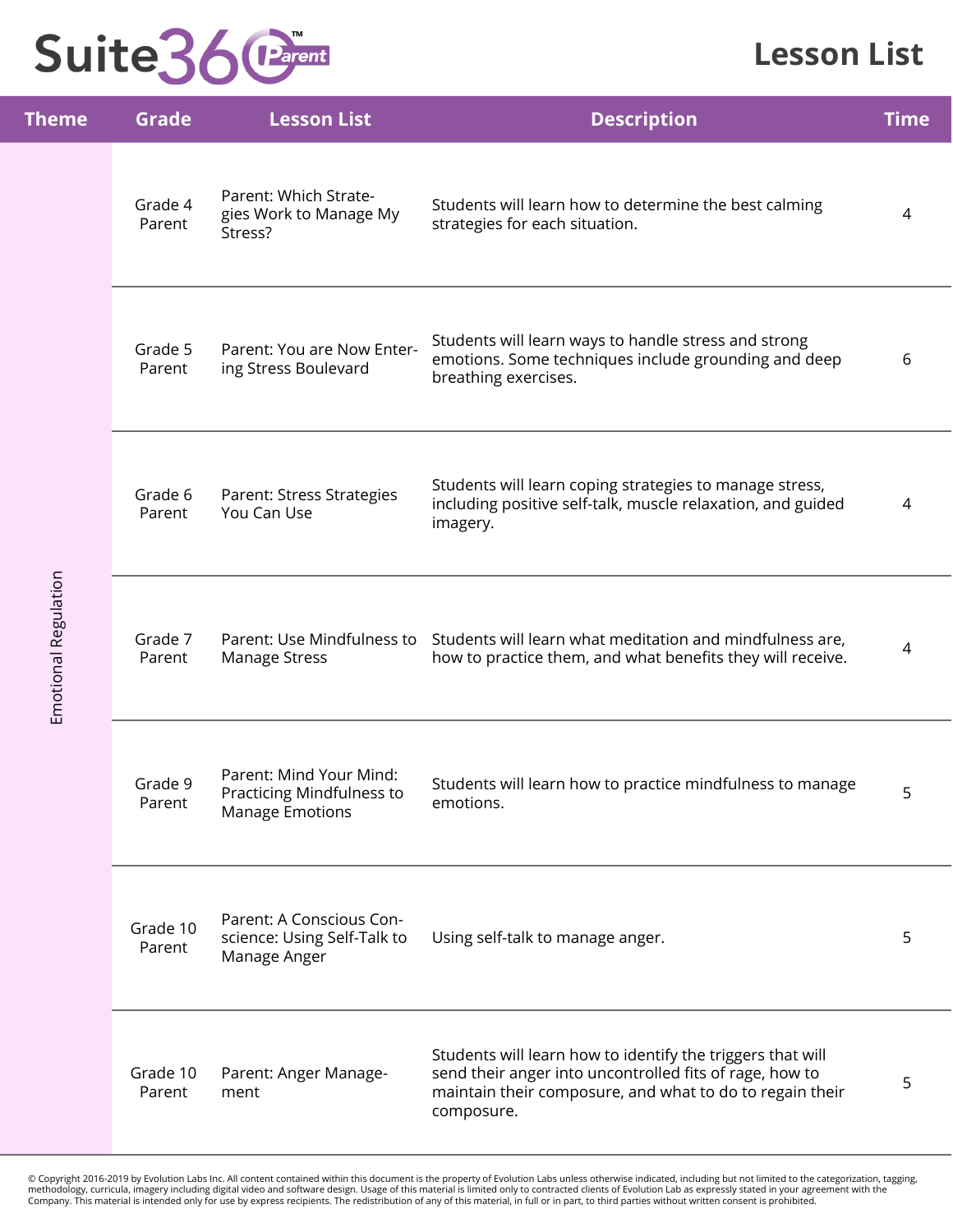### **Lesson List**

| <b>Theme</b>               | <b>Grade</b>       | <b>Lesson List</b>                                 | <b>Description</b>                                                                                                                                                                                                                 | <b>Time</b>    |
|----------------------------|--------------------|----------------------------------------------------|------------------------------------------------------------------------------------------------------------------------------------------------------------------------------------------------------------------------------------|----------------|
|                            | Grade 10<br>Parent | Parent: Manage Anger<br><b>Through Mindfulness</b> | Mindfulness to manage anger.                                                                                                                                                                                                       | 5              |
| Emotional Regulation       | Grade 11<br>Parent | Parent: Agility Training for<br>Your Mind          | Students will learn how to select an important target to<br>focus their attention around, instead of reacting to every<br>situation volatilely. Students will learn the 4-step process<br>to getting in touch with their emotions. | $\overline{2}$ |
|                            | Grade 12<br>Parent | Parent: Workplace Anger                            | Students will learn about the issues around workplace<br>anger: how to handle issues, how to solve problems, and<br>how to reflect and recover when something goes wrong.                                                          | 5              |
|                            | Grade 3<br>Parent  | Parent: Let's All Get Along                        | Students will define tolerance and identify situations<br>where tolerance is used.                                                                                                                                                 | 5              |
| Taking                     | Grade 4<br>Parent  | World                                              | Parent: Taking Care of Our Students will identify ways to care for the environment,<br>both globally and locally.                                                                                                                  | 5              |
| Global Empathy/Perspective | Grade 5<br>Parent  | Parent: What Do You Be-<br>lieve?                  | Students will examine how people have different beliefs<br>and ways to have tolerance for other's beliefs.                                                                                                                         | 5              |
|                            | Grade 6<br>Parent  | Parent: How Can We All<br>Get Along?               | Students will describe how recognition, tolerance, accep-<br>tance, and appreciation are steps to accept others                                                                                                                    | 5              |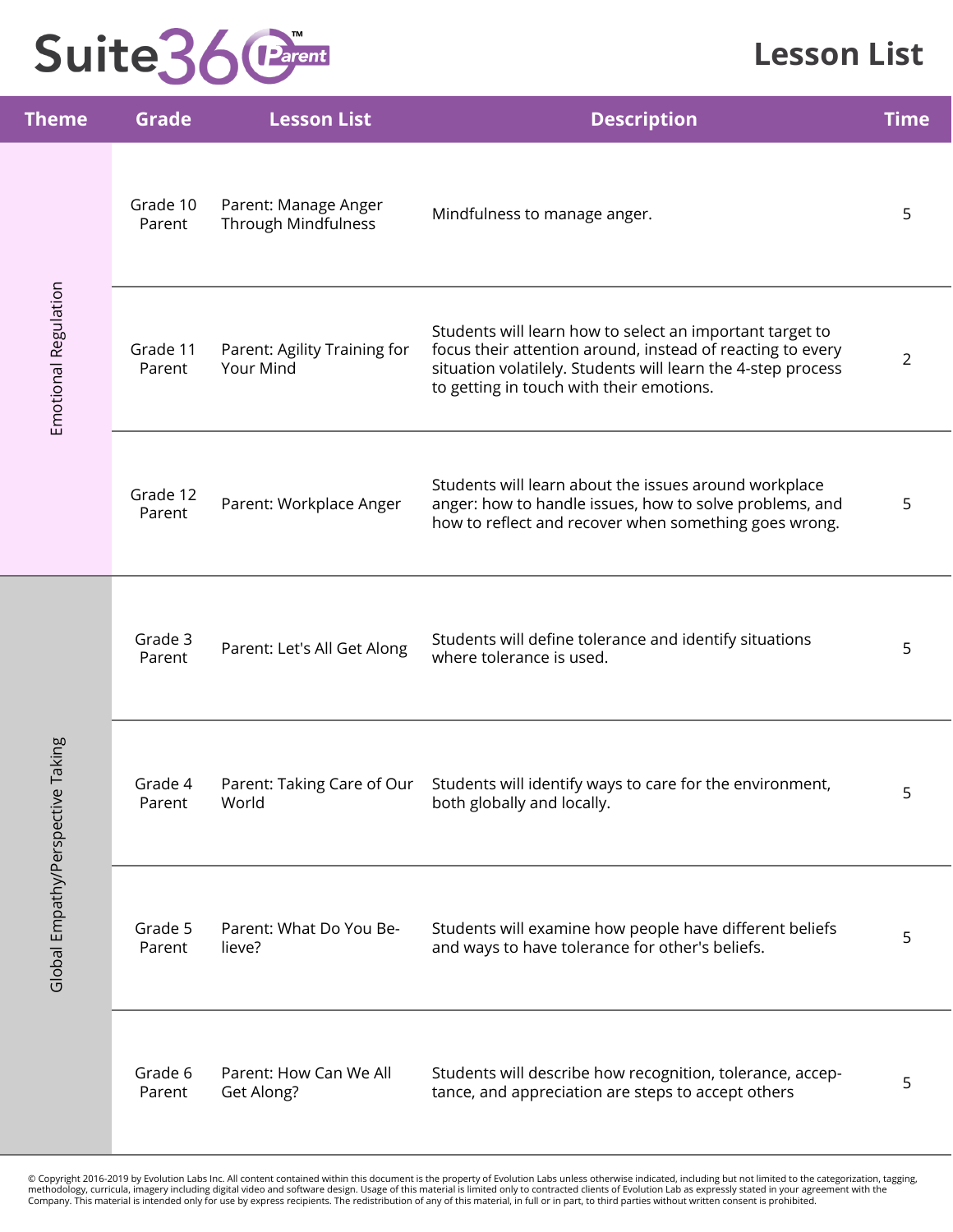#### **Lesson List**

| <b>Theme</b>                      | <b>Grade</b>       | <b>Lesson List</b>                           | <b>Description</b>                                                                                                                                                  | <b>Time</b> |
|-----------------------------------|--------------------|----------------------------------------------|---------------------------------------------------------------------------------------------------------------------------------------------------------------------|-------------|
| Global Empathy/Perspective Taking | Grade 7<br>Parent  | Parent: How Can I Make a<br>Difference?      | Students will identify ways individuals and groups of peo-<br>ple can conserve and care for our planet.                                                             | 5           |
|                                   | Grade 11<br>Parent | Parent: Social Justice                       | Students will learn how to identify examples of social in-<br>justice and how to respond appropriately when confront-<br>ed by it.                                  | 7           |
|                                   | Grade 0<br>Parent  | Parent: Why School Is<br>important           | State the importance of learning and identify ways stu-<br>dents are successful in school.                                                                          | 5           |
|                                   | Grade 3<br>Parent  | Money                                        | Parent: Be Smart With Your Students will examine ways bartering began exchanges of<br>goods and how people earn money.                                              | 5           |
| Future-Planning<br>Goal-Setting & | Grade 3<br>Parent  | Parent: What Can I Do<br>After High School?  | Students will learn about different kinds of higher educa-<br>tion, different kinds of certification and degrees, and the<br>kinds of jobs available at each level. | 5           |
|                                   | Grade 3<br>Parent  | Parent: Why Set Goals?                       | Students will name reasons why people set goals.                                                                                                                    | 5           |
|                                   | Grade 4<br>Parent  | <b>Parent: Finding Success</b><br>with Goals | Students will create goals and describe the steps to<br>achieve them.                                                                                               | 5           |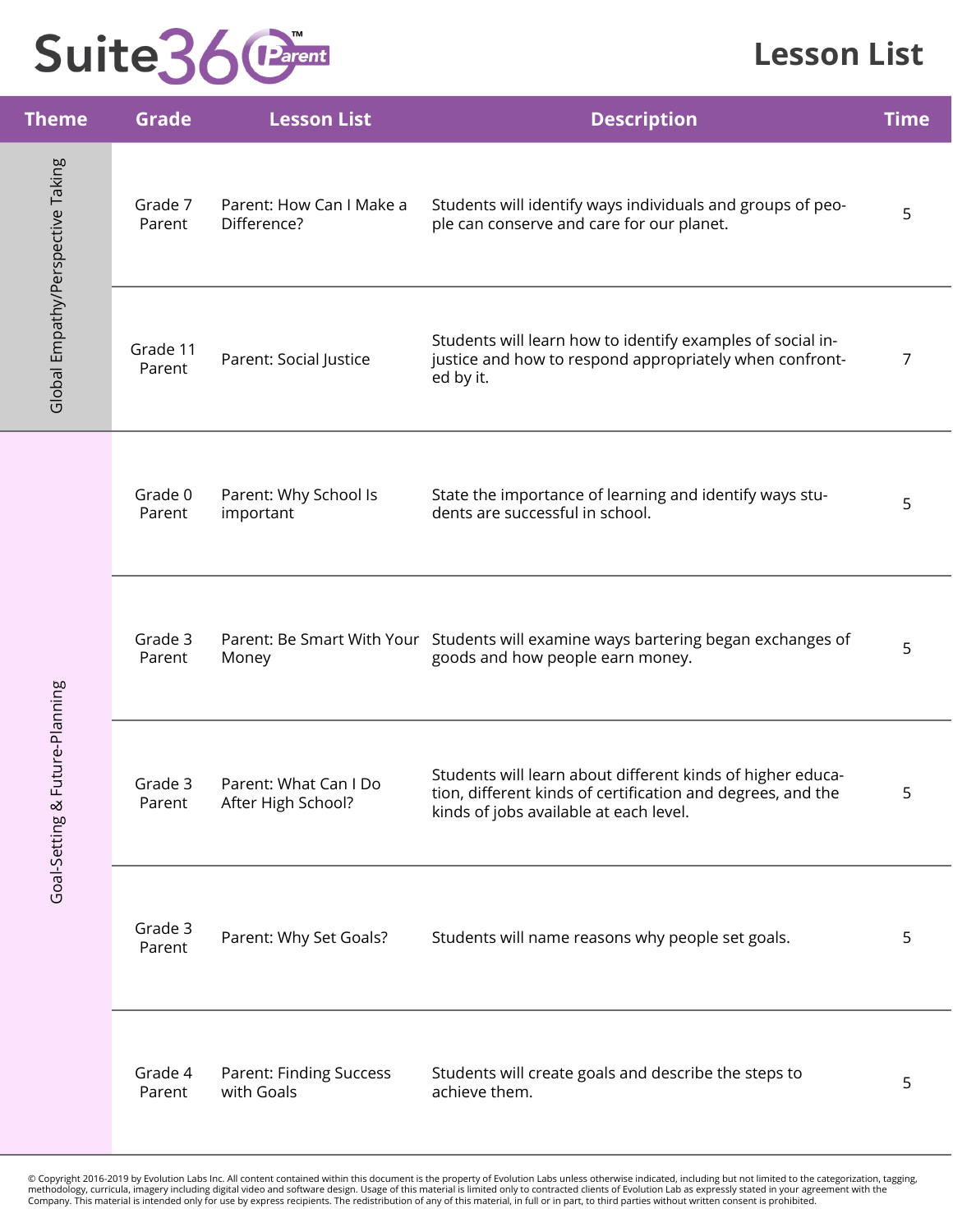### **Lesson List**

| <b>Theme</b>                   | <b>Grade</b>      | <b>Lesson List</b>                 | <b>Description</b>                                                                                                                                                                                | <b>Time</b> |
|--------------------------------|-------------------|------------------------------------|---------------------------------------------------------------------------------------------------------------------------------------------------------------------------------------------------|-------------|
|                                | Grade 4<br>Parent | Parent: Spending Wisely            | Students will explain the difference between needs and<br>wants in regards to spending money.                                                                                                     | 5           |
| Goal-Setting & Future-Planning | Grade 5<br>Parent | Parent: Let's Be S.M.A.R.T.!       | Students will define the components that create a<br>S.M.A.R.T. goal.                                                                                                                             | 5           |
|                                | Grade 5<br>Parent | Parent: Moving to Middle<br>School | Examine social, physical, and academic changes that occur<br>in middle school.                                                                                                                    | 5           |
|                                | Grade 5<br>Parent | Parent: Saving for Success         | Students will identify ways to save and make money.                                                                                                                                               | 5           |
|                                | Grade 6<br>Parent | Parent: How to Earn Some<br>Cash   | Students will learn ways to earn money as a 6th grader.                                                                                                                                           | 15          |
|                                | Grade 6<br>Parent | Parent: How to Reach Your<br>Goals | Students will learn that goal-setting is a cyclical process;<br>once you complete a goal you can start planning for the<br>next goal. Students will learn the acronym SMART to cre-<br>ate goals. | 5           |
|                                | Grade 6<br>Parent | <b>Parent: Saving Success</b>      | Students will learn ways to earn money as a 6th grader.                                                                                                                                           | 5           |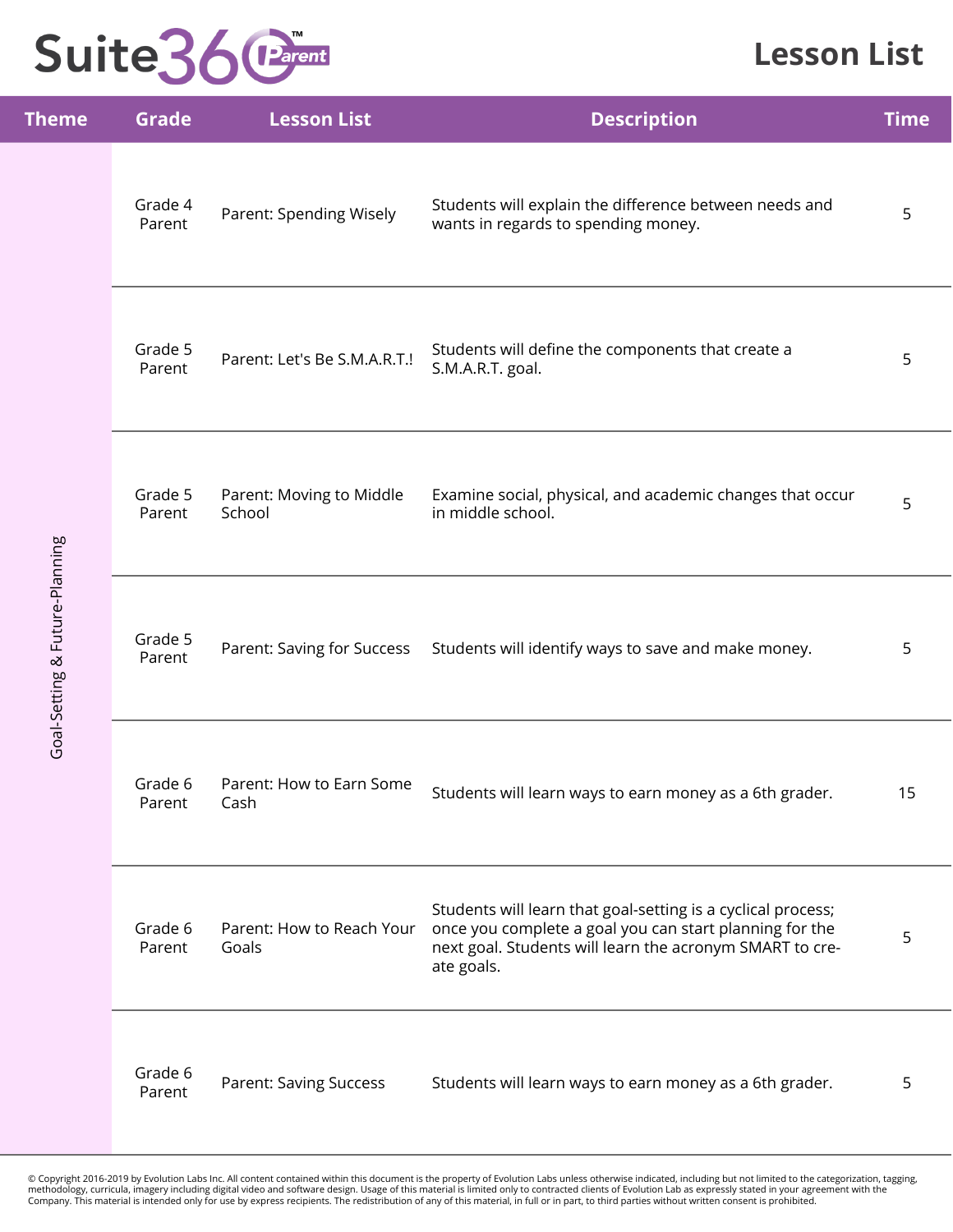### **Lesson List**

| Theme                          | <b>Grade</b>       | <b>Lesson List</b>                                   | <b>Description</b>                                                                                                                                       | <b>Time</b> |
|--------------------------------|--------------------|------------------------------------------------------|----------------------------------------------------------------------------------------------------------------------------------------------------------|-------------|
|                                | Grade 7<br>Parent  | Parent: I Didn't Reach My<br>Goal! What Now?         | Students will analyze what happened to cause them to fall<br>short of an unaccomplished goal.                                                            | 5           |
|                                | Grade 7<br>Parent  | Parent: Lessons of a Loan:<br><b>Borrowing Money</b> | Students learn the cost of borrowing money                                                                                                               | 5           |
|                                | Grade 8<br>Parent  | Parent: High School is<br>Coming!                    | Students will explain ways that middle school and high<br>school are similar and different and prepare for the tran-<br>sition                           | 5           |
| Goal-Setting & Future-Planning | Grade 8<br>Parent  | Parent: Short Term vs.<br>Long Term Goals            | Students will explain difference between short term and<br>long term goals.                                                                              | 5           |
|                                | Grade 9<br>Parent  | Parent: Good Habits and<br><b>Goal Setting</b>       | Students will identify ways to break old habits and develop<br>new habits, focusing on their triggers and reward systems<br>in order to achieve success. | 5           |
|                                | Grade 9<br>Parent  | Parent: Understand your<br>Paycheck                  | Students will be introduced to the basics of financial liter-<br>acy, such as reading a paycheck and budgeting to make<br>ends meet.                     | 5           |
|                                | Grade 10<br>Parent | Parent: Budgeting Your<br>Money                      | Students will learn how to develop a budget and use tools,<br>like their bank or credit union, to save for a large expense.                              | 5           |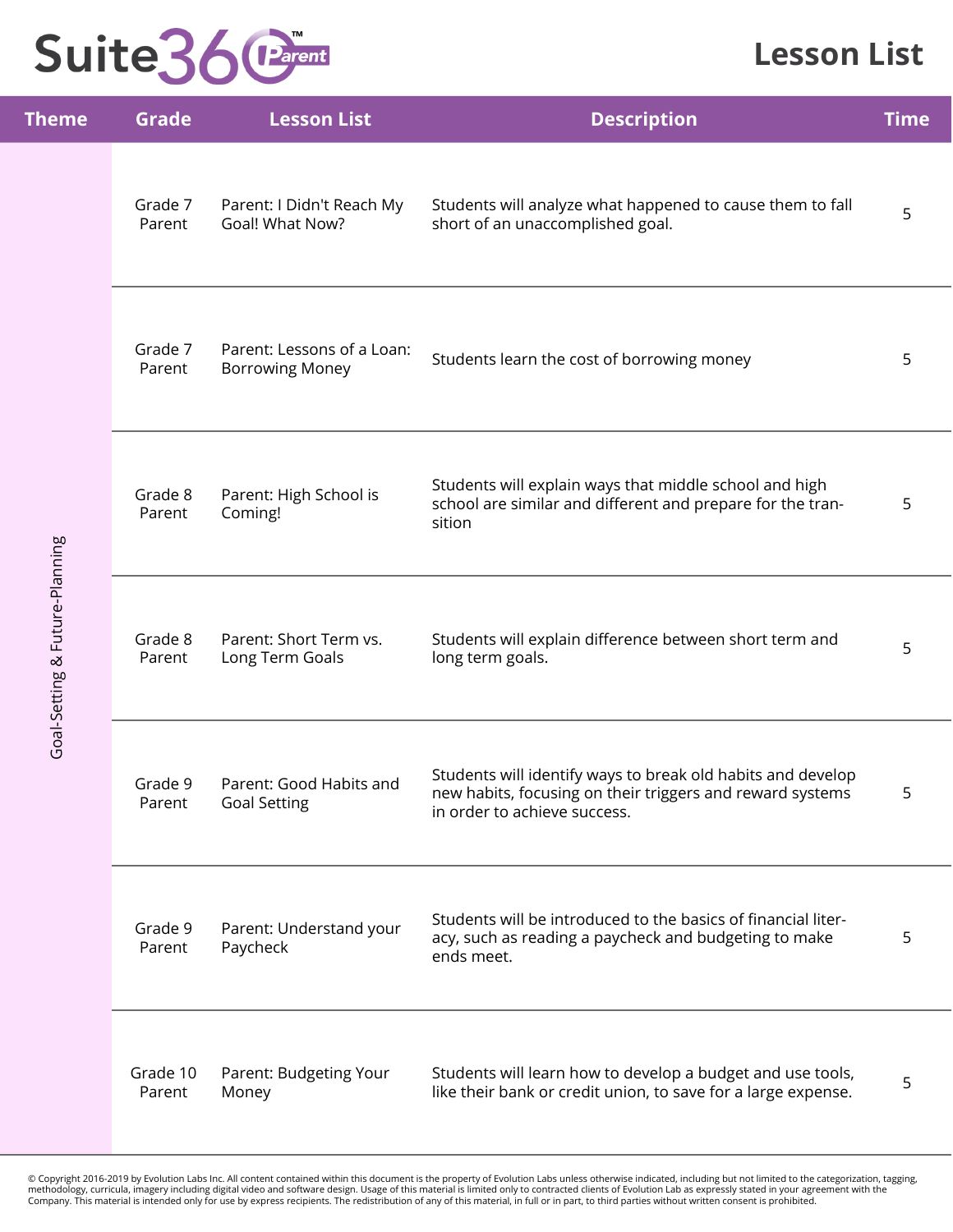#### **Lesson List**

| Theme                          | <b>Grade</b>       | <b>Lesson List</b>                                       | <b>Description</b>                                                                                                                                          | <b>Time</b> |
|--------------------------------|--------------------|----------------------------------------------------------|-------------------------------------------------------------------------------------------------------------------------------------------------------------|-------------|
| Goal-Setting & Future-Planning | Grade 10<br>Parent | Parent: Developing Good<br>Habits and Tracking Them      | Students will describe how to choose one or two good<br>habits for school and track them independently.                                                     | 5           |
|                                | Grade 10<br>Parent | Parent: What Does a Pay-<br>check Have to Cover?         | Minimum wage jobs don't always earn enough money to<br>support someone fully each month, so what all needs to<br>be covered by a paycheck?                  | 20          |
|                                | Grade 11<br>Parent | Parent: Choosing Future<br><b>Employment Options</b>     | Students will learn about the different job options avail-<br>able to them after they graduate from high school.                                            | 5           |
|                                | Grade 11<br>Parent | Parent: Setting Monthly<br>and Yearly Goals              | Students will learn how to set monthly and yearly goals<br>and keep track of their progress.                                                                | 5           |
|                                | Grade 12<br>Parent | Parent: Building Credit and<br><b>Financial Literacy</b> | Students will learn how to build credit and navigate the<br>financial world in order to make informed decisions about<br>making purchases and saving money. | 5           |
|                                | Grade 12<br>Parent | Parent: Fast Forward Ten<br>Years Where are you?         | Students will learn about how to conduct a SWOT analysis<br>and develop their ten-year plan.                                                                | 3           |
| Relationship Skills            | Grade 0<br>Parent  | Parent: Friends Can Be<br>Different                      | Students will state how to be a good friend, even when<br>you don't like the same thing.                                                                    | 5           |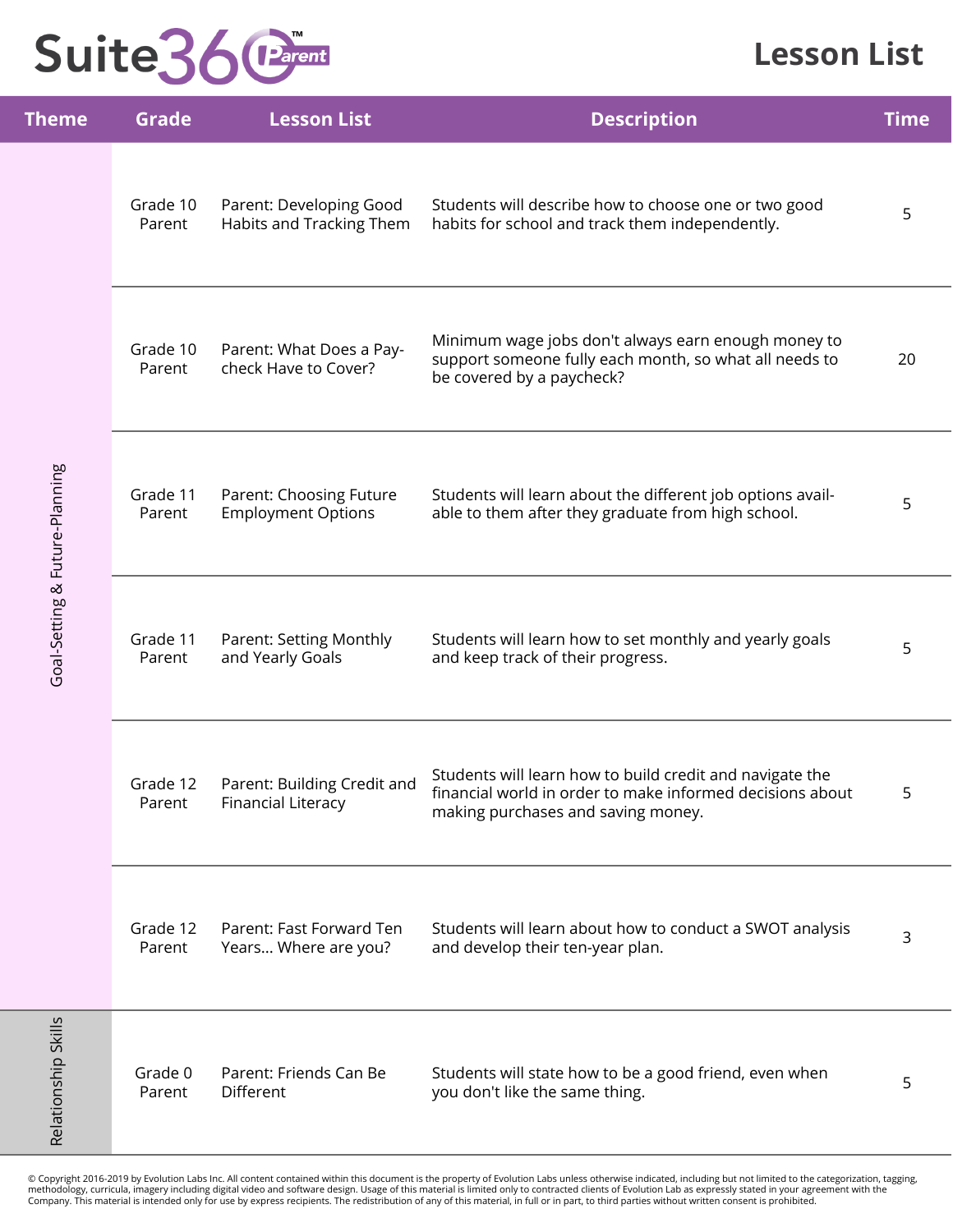### **Lesson List**

| <b>Theme</b>        | <b>Grade</b>      | <b>Lesson List</b>                          | <b>Description</b>                                                                                            | <b>Time</b> |
|---------------------|-------------------|---------------------------------------------|---------------------------------------------------------------------------------------------------------------|-------------|
| Relationship Skills | Grade 1<br>Parent | Parent: Sharing Our<br>Friends              | Students will explain why sharing friends is part of being a<br>good friend.                                  | 6           |
|                     | Grade 2<br>Parent | Parent: Friendship is a<br>Two-Way Street   | Students will explain how friendship is a two-way street<br>and describe how friends should treat us.         | 6           |
|                     | Grade 3<br>Parent | Parent: Do I Have to Like<br>Everyone?      | Students will recognize ways to treat people who they do<br>not get along with.                               | 5           |
|                     | Grade 3<br>Parent | Parent: Everyone Needs<br>Friends           | Students will identify the characteristics of a good friend<br>and give examples of ways to make new friends. | 5           |
|                     | Grade 3<br>Parent | Parent: Some People Are<br>Born Shy         | Students will learn that shyness is a personality trait that<br>others can learn to understand and relate to. | 5           |
|                     | Grade 3<br>Parent | Parent: The Branches of<br>Your Family Tree | Students will identify roles of extended family members.                                                      | 5           |
|                     | Grade 4<br>Parent | Tough                                       | Parent: Friendships Can Be Students will describe ways to resolve conflicts in a friend-<br>ship.             | 5           |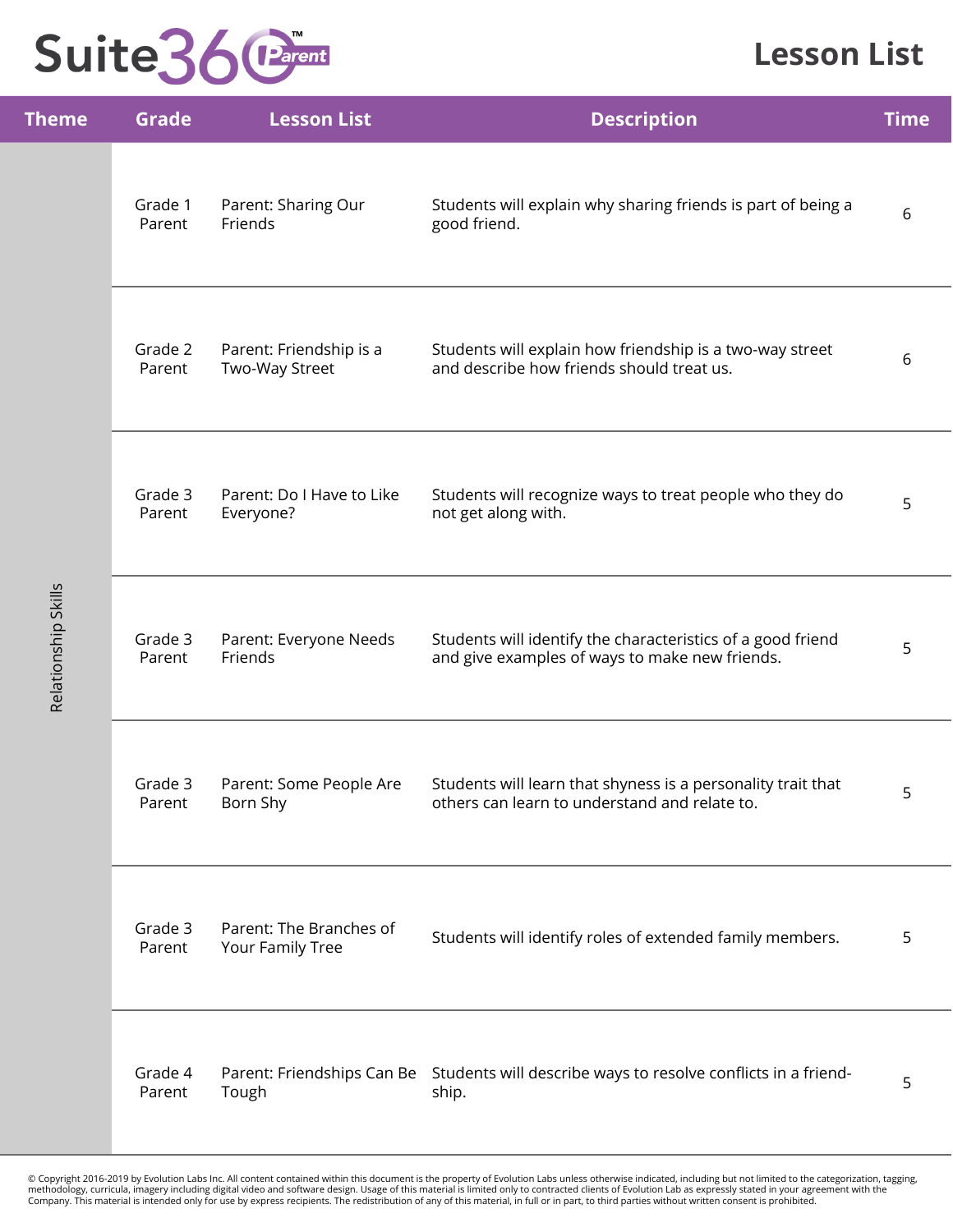### **Lesson List**

| <b>Theme</b>        | <b>Grade</b>      | <b>Lesson List</b>                                                         | <b>Description</b>                                                                                                                                                                          | <b>Time</b> |
|---------------------|-------------------|----------------------------------------------------------------------------|---------------------------------------------------------------------------------------------------------------------------------------------------------------------------------------------|-------------|
| Relationship Skills | Grade 4<br>Parent | Parent: Getting Along with<br>Siblings                                     | Students will identify reasons why brothers and sisters<br>fight and describe ways to get along with siblings.                                                                              | 6           |
|                     | Grade 4<br>Parent | Parent: They Said WHAT?:<br><b>Talking Behind Your Back</b>                | Students will recognize that talking behind someone's<br>back is hurtful and there are ways to resolve these issues.                                                                        | 5           |
|                     | Grade 5<br>Parent | Parent: Can't Live With<br>Them, Can't Live Without<br>Them!               | Students will identify reasons why parents and kids don't<br>get along and ways for them to get along.                                                                                      | 5           |
|                     | Grade 5<br>Parent | Parent: Do We Have to<br>Work Together?                                    | Students will identify ways to work with others who they<br>don't get along with.                                                                                                           | 5           |
|                     | Grade 5<br>Parent | Parent: Friendships Can<br>Change                                          | Students will identify why friendships change or end.                                                                                                                                       |             |
|                     | Grade 6<br>Parent | Parent: Facts About Friend-<br>ship: Why Are My Friend-<br>ships Changing? | Students will recognize that some friends are better for<br>them than others, that friendships change over time, and<br>that good friends can help you grow.                                | 5           |
|                     | Grade 7<br>Parent | Parent: My parents don't<br>like my friendsnow what?                       | Students will identify reasons why a parent may disap-<br>prove of a friend, what to do to help change their minds,<br>and how to make a good first impression on your friends'<br>parents. | 5           |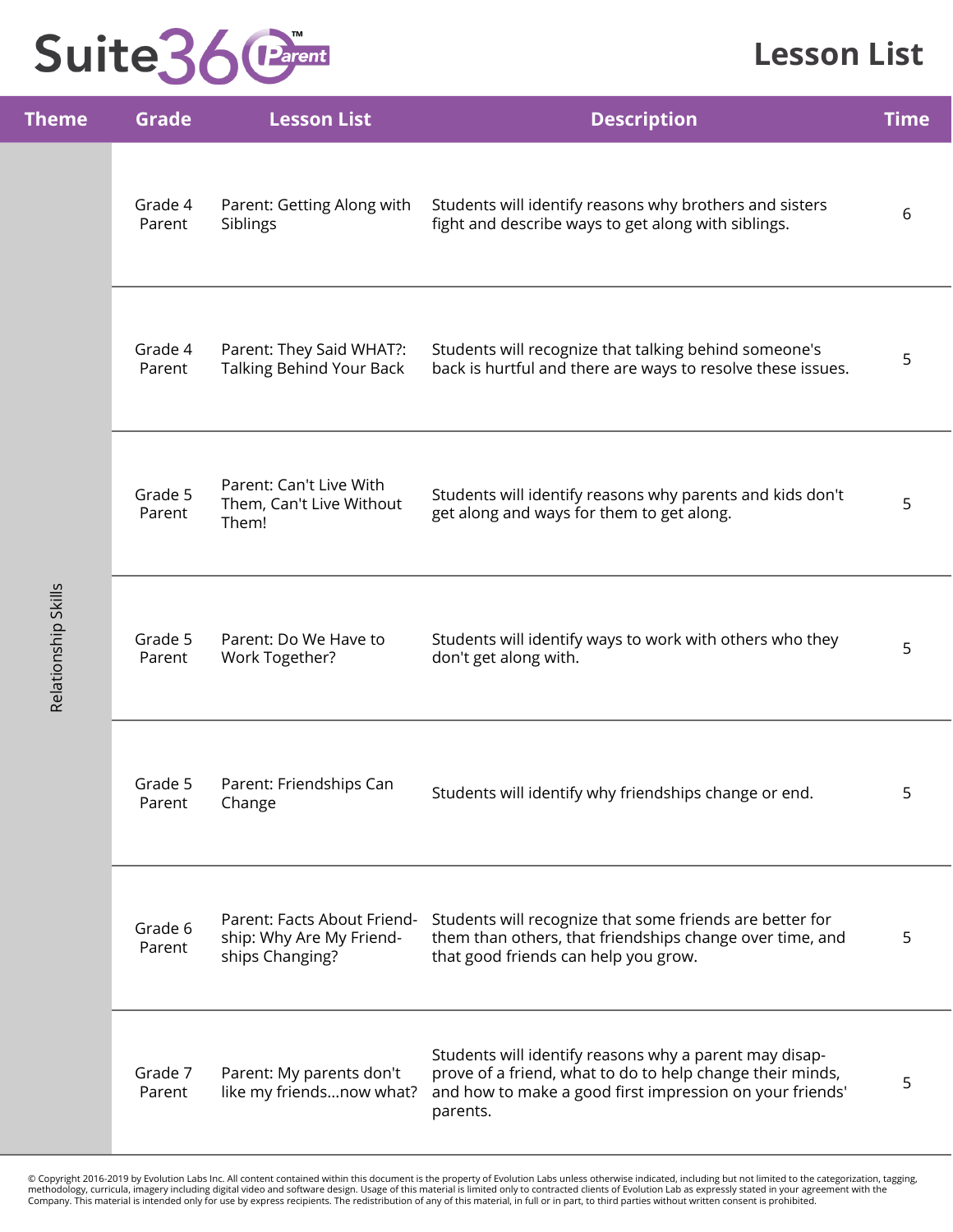### **Lesson List**

| Theme               | <b>Grade</b>       | <b>Lesson List</b>                                                                     | <b>Description</b>                                                                                                                                                                                                                                                                                                                                    | <b>Time</b> |
|---------------------|--------------------|----------------------------------------------------------------------------------------|-------------------------------------------------------------------------------------------------------------------------------------------------------------------------------------------------------------------------------------------------------------------------------------------------------------------------------------------------------|-------------|
|                     | Grade 8<br>Parent  | Parent: How Much Should I<br>Trust My Friend?                                          | Students will recognize that friends need to earn your<br>trust before you tell them everything, what to do when<br>a friend breaks your trust, and how to build trust when<br>you are the one who breaks it. CONTENT ADVISORY - Be<br>advised that some of the video content in this lesson con-<br>tains language that may be considered offensive. | 5           |
|                     | Grade 8<br>Parent  | Parent: How Tolerant am I?                                                             | Students will identify ways that people criticize others and<br>ways to practice tolerance with those we come in contact<br>with everyday.                                                                                                                                                                                                            | 5           |
|                     | Grade 9<br>Parent  | Parent: Ending the Cycle:<br>Understanding Others'<br><b>Emotions and Perspectives</b> | This lesson encourages students to see someone else's<br>point of view and understand how others feel. It focuses<br>on the importance of empathy in working together and<br>getting along with others.                                                                                                                                               | 10          |
| Relationship Skills | Grade 9<br>Parent  | Romantic Relationships Go<br>Wrong                                                     | Parent: When Social and/or Students will learn how to react, cope, and recover from<br>betrayal either from a romantic relationship or from a<br>friend.                                                                                                                                                                                              | 5           |
|                     | Grade 10<br>Parent | Parent: Relationships and<br>Intentions                                                | Students will identify whether or not 'the signs' they are<br>seeing are really rooted in romantic possibilities or just the<br>sign of friendship.                                                                                                                                                                                                   |             |
|                     | Grade 11<br>Parent | Parent: Breaking Up is<br>Hard to Do                                                   | Students will identify ways to cope with the stress of<br>breaking up with a significant other as well as ways to<br>move forward when it is over.                                                                                                                                                                                                    | 5           |
|                     | Grade 12<br>Parent | Parent: Maintaining Friend-<br>ships During Transition                                 | Students will identify ways to move through the transition<br>of high school to college while maintaining relationships.                                                                                                                                                                                                                              | 5           |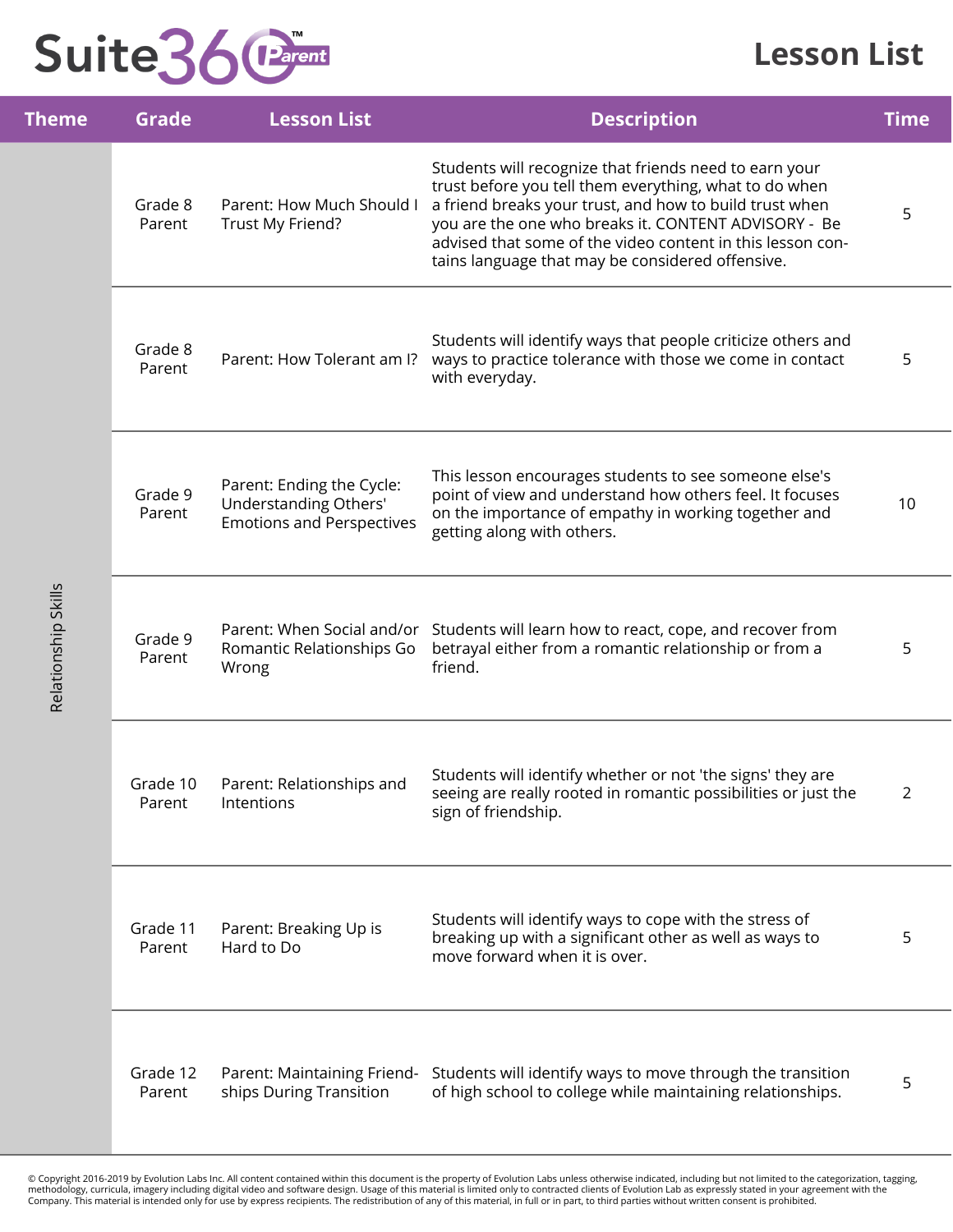#### **Lesson List**

| <b>Theme</b>                 | <b>Grade</b>      | <b>Lesson List</b>                                             | <b>Description</b>                                                                                                                                    | <b>Time</b> |
|------------------------------|-------------------|----------------------------------------------------------------|-------------------------------------------------------------------------------------------------------------------------------------------------------|-------------|
| Responsible Decision-Making  | Grade 3<br>Parent | Parent: It's Not My Fault!:<br><b>Accepting Responsibility</b> | Students will describe ways to accept responsibility by<br>admitting to mistakes instead of misplacing blame.                                         | 5           |
|                              | Grade 4<br>Parent | Parent: The Responsibility<br>of Growing Up                    | Students will name ways responsibilities change as people<br>grow up.                                                                                 | 5           |
|                              | Grade 5<br>Parent | Parent: Taking Control of<br>Your Education                    | Students will identify ways to take responsibility for their<br>learning.                                                                             | 6           |
|                              | Grade 6<br>Parent | Parent: With Power Comes<br><b>Great Responsibility</b>        | Students will identify reasons why people avoid taking<br>responsibility and the benefits of accepting responsibility                                 | 5           |
|                              | Grade 7<br>Parent | Parent: The Blame Game                                         | Students will identify reasons we blame others instead of<br>taking responsibility CONTENT ADVISORY - The video in<br>activity 1 uses the word 'damn' | 6           |
|                              | Grade 8<br>Parent | Parent: Helping Out at<br>Home                                 | Students will describe actions that can be done at home to<br>help out the family and show responsibility                                             | 6           |
| Safety, Health &<br>Wellness | Grade 3<br>Parent | Parent: Get Outside and<br>Play!                               | Students will identify benefits to the body and mind from<br>being in nature.                                                                         | 5           |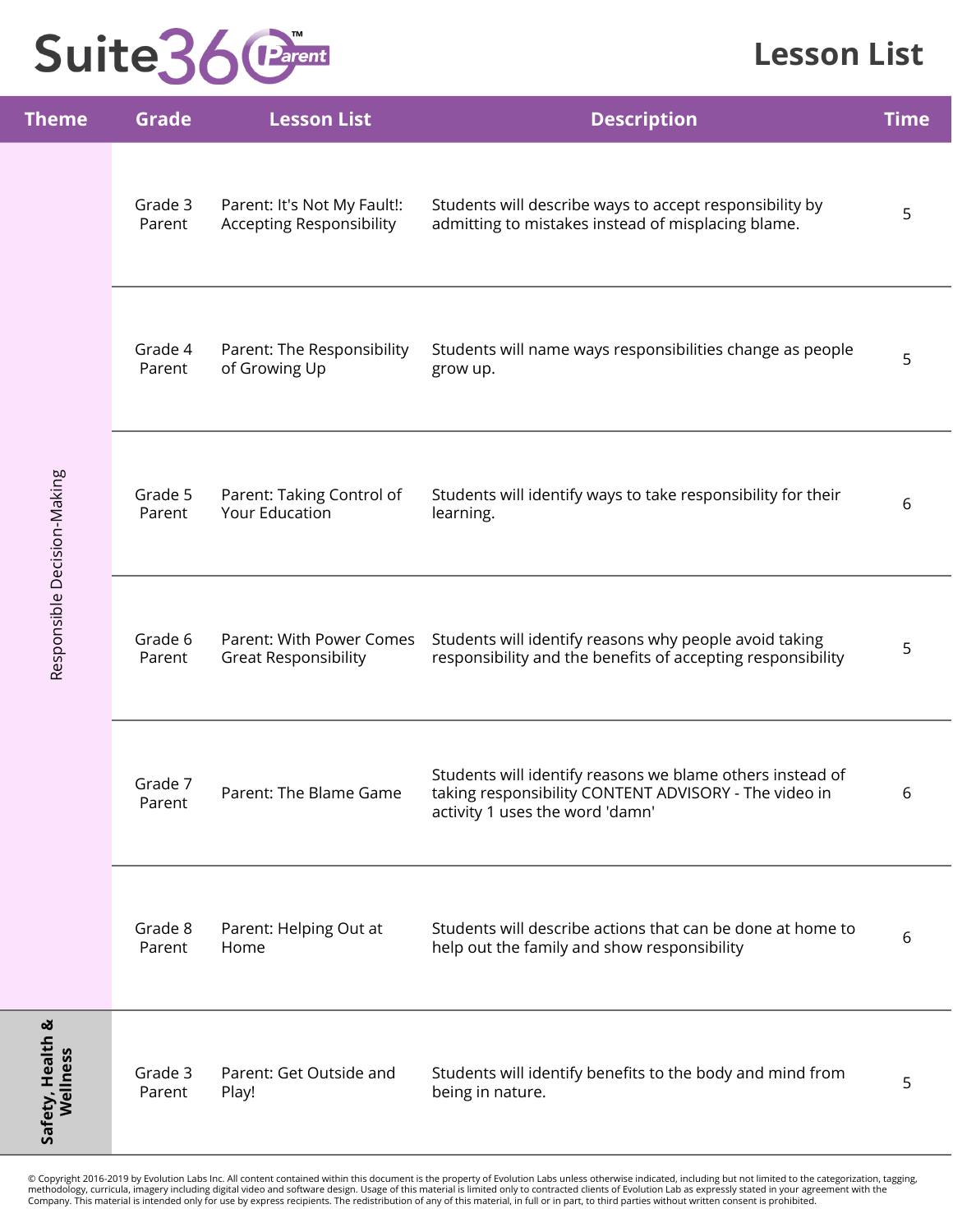#### **Lesson List**

| <b>Theme</b>              | <b>Grade</b>      | <b>Lesson List</b>                                   | <b>Description</b>                                                                                            | <b>Time</b> |
|---------------------------|-------------------|------------------------------------------------------|---------------------------------------------------------------------------------------------------------------|-------------|
| Safety, Health & Wellness | Grade 3<br>Parent | Parent: Unsafe Touches<br>are NOT Okay               | Students will define what sexual abuse means and what to<br>do if someone is abusing you.                     | $\,8\,$     |
|                           | Grade 4<br>Parent | Parent: How Can I Help My<br>Friend?                 | Students will identify ways to help friends who are being<br>abused.                                          | 5           |
|                           | Grade 4<br>Parent | Parent: Take a Break and<br>Relax                    | Students will define relaxation and recreation and give<br>examples of both.                                  | 8           |
|                           | Grade 5<br>Parent | Parent: Personal Hygiene                             | Students will identify reasons puberty changes body<br>chemistry, then explain ways to practice good hygiene. | 5           |
|                           | Grade 5<br>Parent | Parent: Rules to Protect<br>Yourself                 | Students will identify types of abuse and describe how to<br>stop abuse.                                      | 5           |
|                           | Grade 6<br>Parent | Parent: Stranger Danger:<br>Not Just for Little Kids | Students will identify stranger dangers and describe ways<br>to stay safe.                                    | 5           |
|                           | Grade 6<br>Parent | Parent: You Are What You<br>Eat                      | Students will identify parts of a food nutrition label and<br>analyze their application to healthy living     | 5           |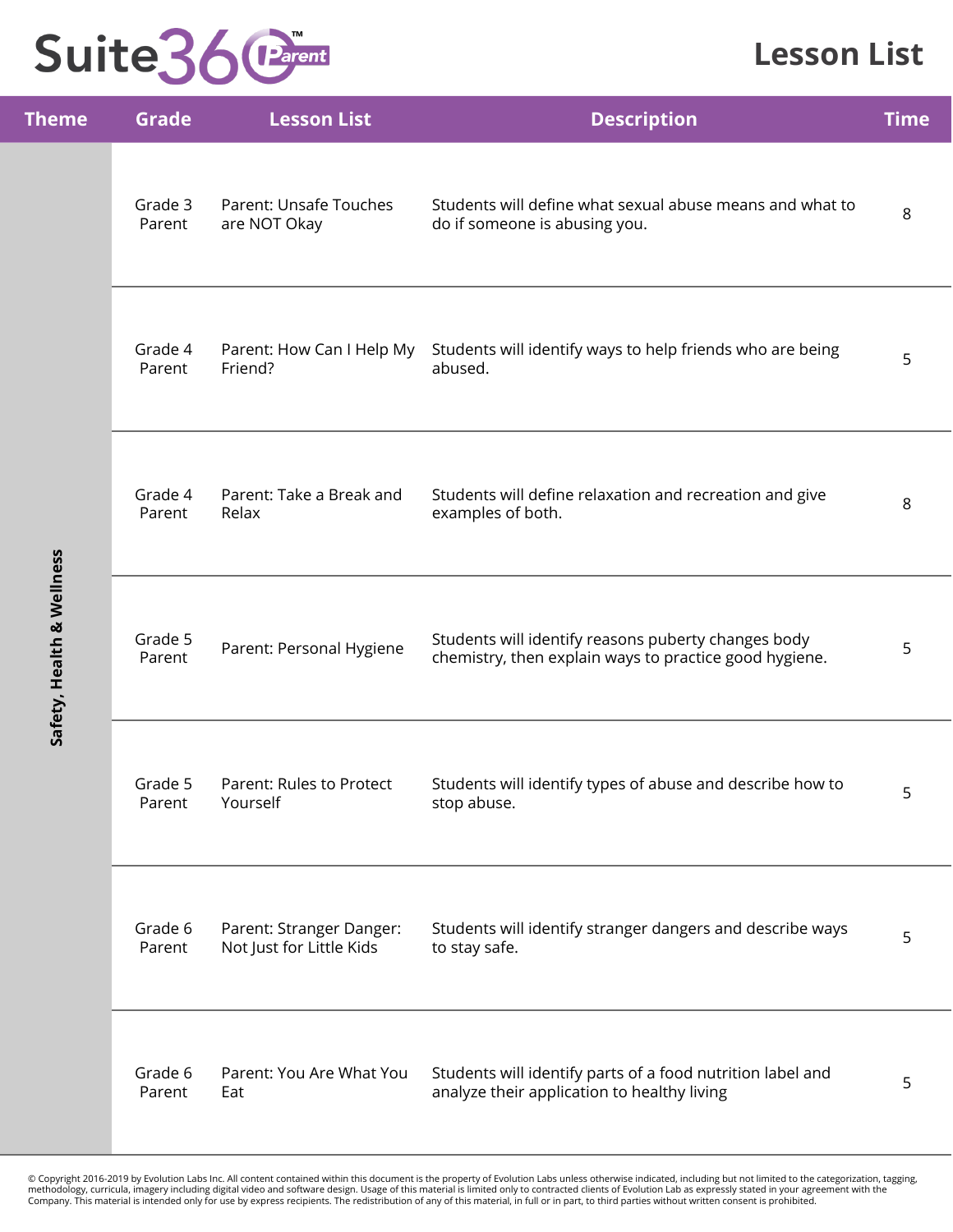#### **Lesson List**

| <b>Theme</b>              | <b>Grade</b>       | <b>Lesson List</b>                                                                  | <b>Description</b>                                                                                                                                                                                                                                                                                                                                     | <b>Time</b> |
|---------------------------|--------------------|-------------------------------------------------------------------------------------|--------------------------------------------------------------------------------------------------------------------------------------------------------------------------------------------------------------------------------------------------------------------------------------------------------------------------------------------------------|-------------|
| Safety, Health & Wellness | Grade 7<br>Parent  | Parent: Catching Some<br>Zzzzz's                                                    | Students will identify reasons why sleep is important for<br>teens.                                                                                                                                                                                                                                                                                    | 5           |
|                           | Grade 7<br>Parent  | Parent: Sexual Assault and<br>Harassment: What You<br>Need to Know                  | Students will recognize what sexual assault is, what the<br>laws are relating to sexual assault, how to be safe and<br>avoid sexual assault, and what to do if you are being sexu-<br>ally harassed. CONTENT ADVISORY - Be advised that some<br>of the video content in this lesson contains discussion of<br>extreme behaviors and explicit language. | 5           |
|                           | Grade 8<br>Parent  | Parent: Ah, the Sweet Life                                                          | Students will identify ways sugar affects the body and<br>describe ways to monitor one's intake of sugar.                                                                                                                                                                                                                                              | 6           |
|                           | Grade 8<br>Parent  | Parent: It's all in good fun,<br>or is it? The Truth About<br>Abusive Relationships | Students will identify the warning signs of an abusive<br>relationship and explain how to improve or leave abusive<br>relationships.                                                                                                                                                                                                                   | 10          |
|                           | Grade 9<br>Parent  | Parent: The Dangers of<br>Human Trafficking                                         | Students will describe human trafficking, explain how<br>victims are exploited, and list ways they can protect them-<br>selves.                                                                                                                                                                                                                        | 9           |
|                           | Grade 9<br>Parent  | Parent: The Importance of<br><b>Healthy Habits</b>                                  | Students will identify the tools they need to get and stay<br>healthy.                                                                                                                                                                                                                                                                                 | 5           |
|                           | Grade 10<br>Parent | Parent: The Importance of<br>Recreation                                             | Students will describe the importance of recreation in<br>their lives as well as maintaining a life balance between<br>school, extracurricular activities, and their social lives.                                                                                                                                                                     | 7           |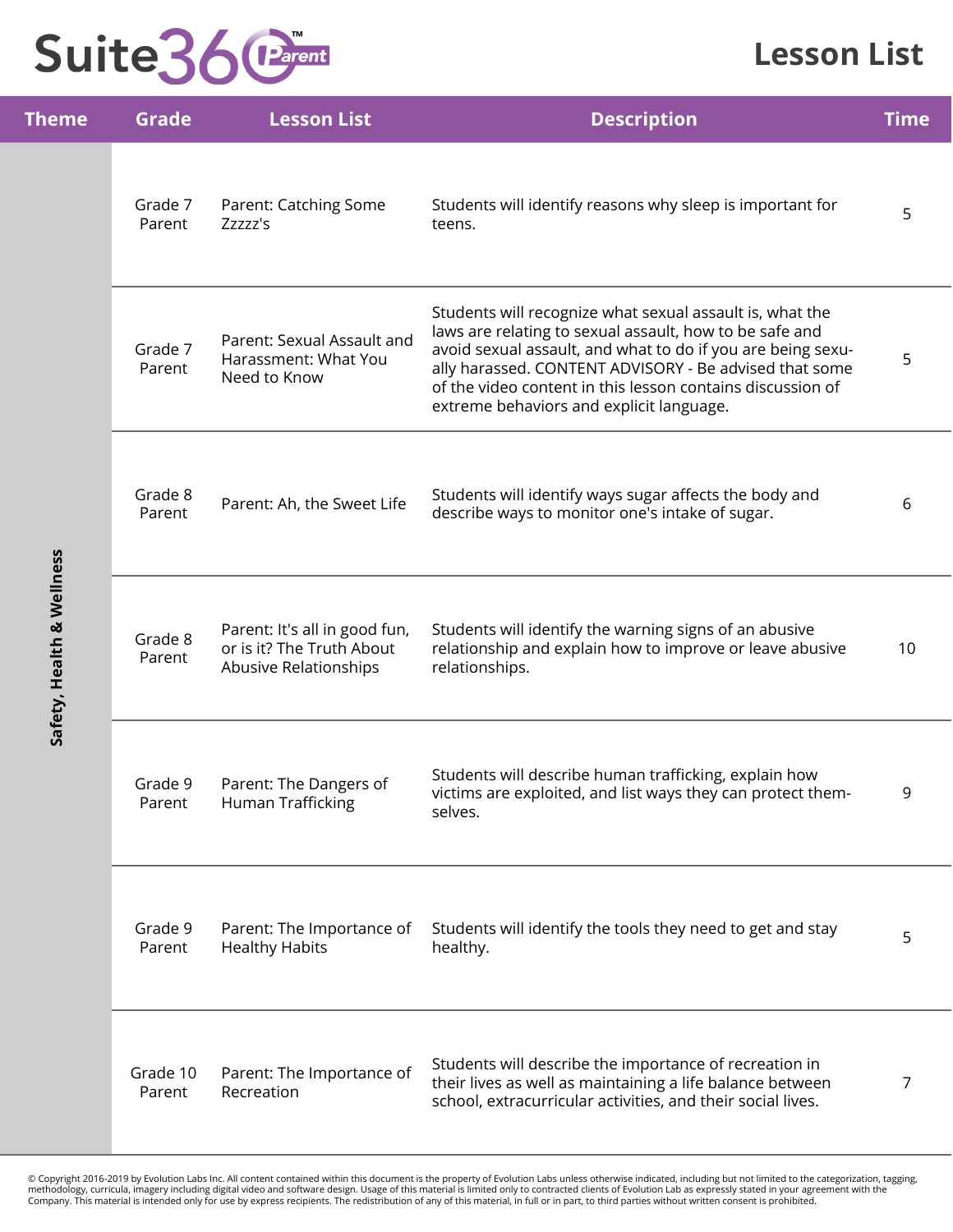#### **Lesson List**

| Theme                           | <b>Grade</b>                              | <b>Lesson List</b>                                                                       | <b>Description</b>                                                                                                                                                                                                                                               | <b>Time</b>    |
|---------------------------------|-------------------------------------------|------------------------------------------------------------------------------------------|------------------------------------------------------------------------------------------------------------------------------------------------------------------------------------------------------------------------------------------------------------------|----------------|
| Safety, Health & Wellness       | Grade 10<br>Parent                        | Parent: When Your Date<br>Doesn't Hear the Word<br>'No': Sexual Assault and<br>Date Rape | Students will be able to describe the factors that lead to<br>date rape and explain steps they can take to avoid it.                                                                                                                                             | $\overline{7}$ |
|                                 | Grade 11<br>Parent                        | Parent: Don't Stress About<br><b>Stress</b>                                              | Students will identify several stress management tech-<br>niques that will help them feel less overwhelmed when<br>the going gets rough.                                                                                                                         | 5              |
|                                 | Grade 11<br>Parent                        | Parent: The Dangers of<br>Abuse and Abusive Rela-<br>tionships                           | Students will identify different types of abuse and explain<br>how to get help if they find themselves or a friend in an<br>abusive relationship. CONTENT ADVISORY - Be advised<br>that some of the video content in this lesson contains<br>extreme behaviors.  | 5              |
|                                 | Grade 11<br>Parent,<br>Grade 12<br>Parent | Keeping Your Teen Safer<br>Behind the Wheel                                              | Driving can be dangerous, but it can also be an important<br>part of growing up and becoming an independent per-<br>son-especially in places where there isn't a lot of public<br>transportation to depend on and you need a car to travel<br>to work or school. | 20             |
|                                 | Grade 12<br>Parent                        | Parent: Health and Well-<br>ness for Life                                                | Students will identify the habits of healthy living and ex-<br>plain the dangers of engaging in risky behavior.                                                                                                                                                  | 7              |
|                                 | Grade 12<br>Parent                        | Parent: Workplace Abuse<br>and Harassment                                                | Students will identify harassment and differentiate be-<br>tween actions that are and are not considered harass-<br>ment. CONTENT ADVISORY - Be advised that some of the<br>video content in this lesson contains extreme behaviors.                             | 5              |
| Substance Abuse<br>& Prevention | Grade 0<br>Parent                         | Parent: What Is Medicine?                                                                | Understand what a medicine is and what it does, and tell<br>how to use medication appropriately.                                                                                                                                                                 | 8              |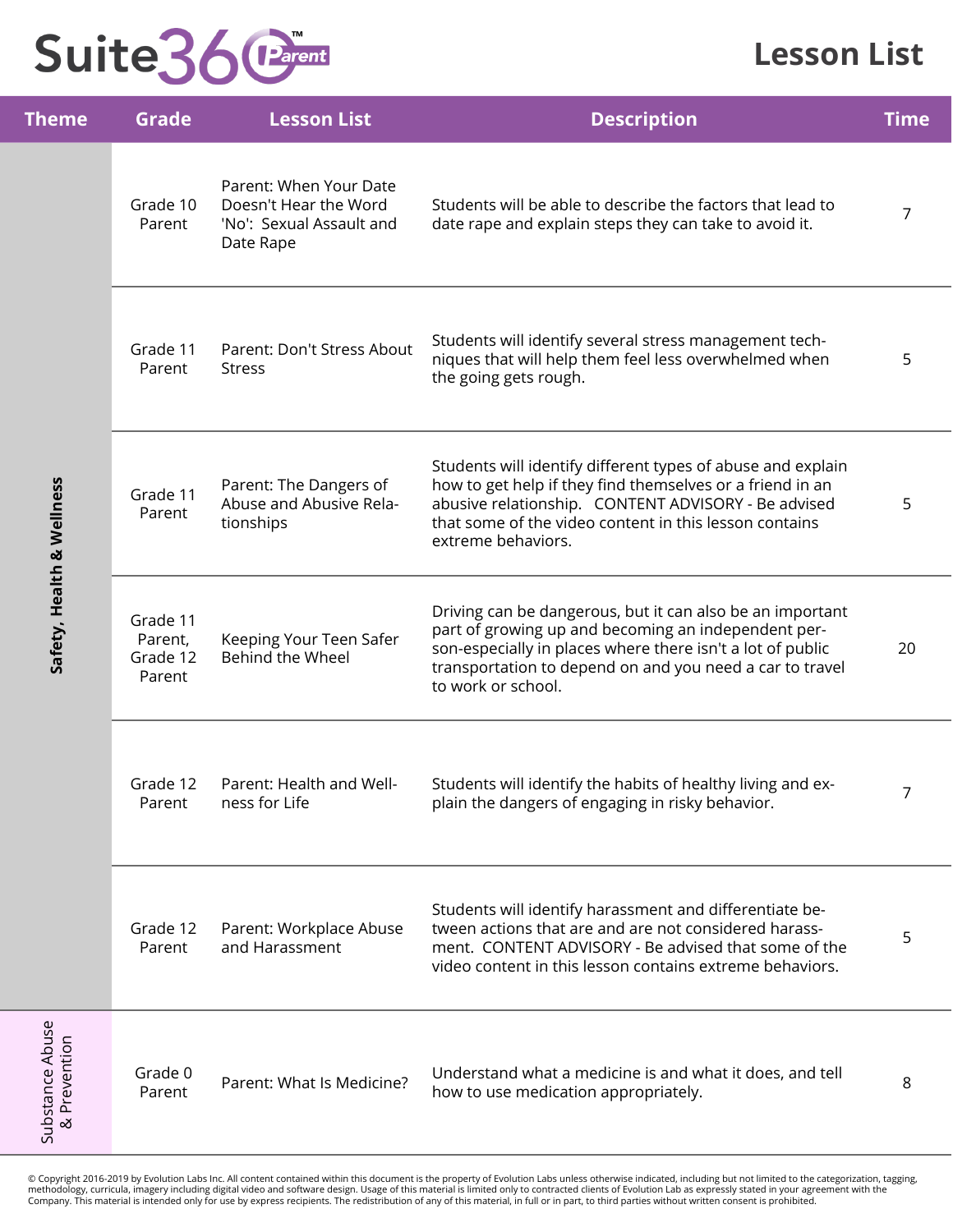#### **Lesson List**

| <b>Theme</b>                 | <b>Grade</b>      | <b>Lesson List</b>                                                   | <b>Description</b>                                                                                                                                                                                                                                                                          | <b>Time</b> |
|------------------------------|-------------------|----------------------------------------------------------------------|---------------------------------------------------------------------------------------------------------------------------------------------------------------------------------------------------------------------------------------------------------------------------------------------|-------------|
|                              | Grade 2<br>Parent | Parent: Effects of Substanc-<br>es on the Body                       | Identify the effects of legal and illegal substances on the<br>body, ways to say no, and trusted adults to tell about pres-<br>sure to use these substances.                                                                                                                                | 8           |
|                              | Grade 3<br>Parent | Parent: Yuck, I'm Not Feel-<br>ing Well                              | Identify types of medicines (prescription and over the<br>counter) and how they can affect your body.                                                                                                                                                                                       | 5           |
|                              | Grade 4<br>Parent | Parent: Medicine at School                                           | Students will be able to recognize reasons why medicines<br>at school need to be given with special care.                                                                                                                                                                                   | 5           |
| Substance Abuse & Prevention | Grade 5<br>Parent | Parent: It's Great to Share,<br>Just Not Prescription Meds           | Students will investigate reasons why it is unsafe to share<br>prescription medicines.                                                                                                                                                                                                      | 5           |
|                              | Grade 5<br>Parent | Parent: Tobacco, Alcohol,<br>and Saying No                           | Students will learn that tobacco and alcohol are legal sub-<br>stances that can be harmful, and identify how to say no to<br>peers.                                                                                                                                                         |             |
|                              | Grade 6<br>Parent | Parent: The Dangers of<br>Cigarette Smoking, Vaping,<br>and Sniffing | Students will learn the difference between smoking, vap-<br>ing, and sniffing. Students will learn the dangers of tobac-<br>co and harmful side effects of vaping and sniffing.                                                                                                             | 7           |
|                              | Grade 7<br>Parent | Parent: How to Say No to<br>Drugs and Alcohol                        | Students will learn to identify the negative effects of<br>alcohol7th and marijuana as well as ways to proactively<br>prevent substance abuse, recognize ways to turn-down an<br>offer of alcohol or marijuana, and create circumstances<br>and situations to choose to live healthy lives. | 6           |